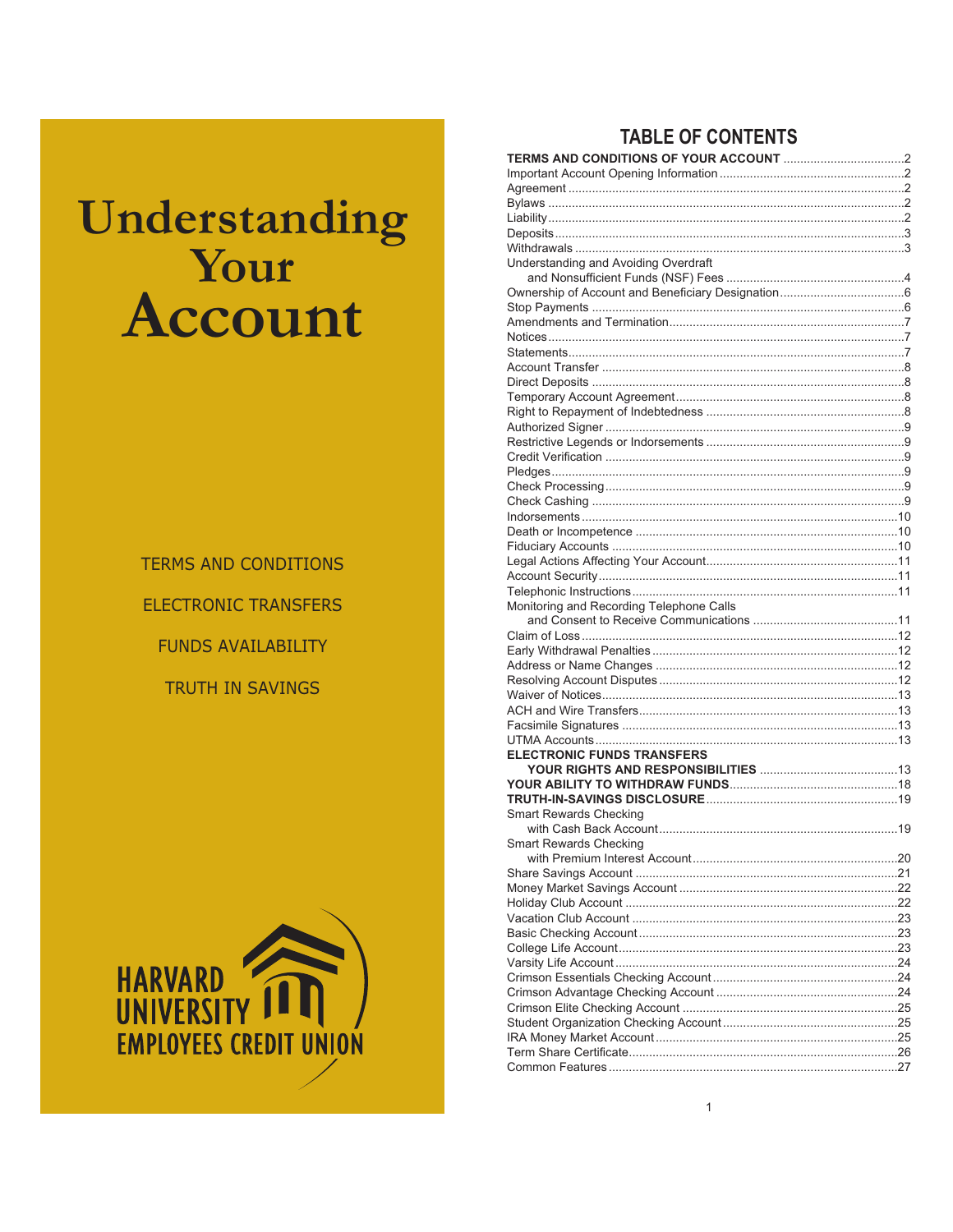# **TERMS AND CONDITIONS OF YOUR ACCOUNT**

**IMPORTANT ACCOUNT OPENING INFORMATION -** Federal law requires us to obtain sufficient information to verify your identity. You may be asked several questions and to provide one or more forms of identification to fulfill this requirement. In some instances we may use outside sources to confirm the information. The information you provide is protected by our privacy policy and federal law.

**AGREEMENT -** This document, along with any other documents we give you pertaining to your account(s), is a contract that establishes rules which control your account(s) with us. Please read this carefully and retain it for future reference. If you sign the signature card or open or continue to use the account, you agree to these rules. You will receive a separate schedule of rates, qualifying balances, and fees if they are not included in this document. If you have any questions, please call us.

This agreement is subject to applicable federal laws, the laws of the state of Massachusetts and other applicable rules such as the operating letters of the Federal Reserve Banks and payment processing system rules (except to the extent that this agreement can and does vary such rules or laws). The body of state and federal law that governs our relationship with you, however, is too large and complex to be reproduced here. The purpose of this document is to:

- (1) summarize some laws that apply to common transactions;
- (2) establish rules to cover transactions or events which the law does not regulate;
- (3) establish rules for certain transactions or events which the law regulates but permits variation by agreement; and
- (4) give you disclosures of some of our policies to which you may be entitled or in which you may be interested.

If any provision of this document is found to be unenforceable according to its terms, all remaining provisions will continue in full force and effect. We may permit some variations from our standard agreement, but we must agree to any variation in writing either on the signature card for your account or in some other document. Nothing in this document is intended to vary our duty to act in good faith and with ordinary care when required by law.

As used in this document the words "we," "our," and "us" mean the financial institution and the words "you" and "your" mean the account holder(s) and anyone else with the authority to deposit, withdraw, or exercise control over the funds in the account. However, this agreement does not intend, and the terms "you" and "your" should not be interpreted, to expand an individual's responsibility for an organization's liability. If this account is owned by a corporation, partnership or other organization, individual liability is determined by the laws generally applicable to that type of organization. The headings in this document are for convenience or reference only and will not govern the interpretation of the provisions. Unless it would be inconsistent to do so, words and phrases used in this document should be construed so the singular includes the plural and the plural includes the singular.

**BYLAWS -** Our bylaws, which we may amend from time to time, establish basic rules about our credit union policies and operations which affect your account and membership. You may obtain a copy of the bylaws on request. Our right to require you to give us notice of your intention to withdraw funds from your account is described in the bylaws. Unless we have agreed otherwise, you are not entitled to receive any original item after it is paid, although you may request that we send you an item(s) or a copy of an item(s). Dividends are based on current earnings and available earnings of the credit union, after providing for required reserves.

**LIABILITY -** You agree, for yourself (and the person or entity you represent if you sign as a representative of another) to the terms of this account and the schedule of charges. You authorize us to deduct these charges, without notice to you, directly from the account balance as accrued. You will pay any additional reasonable charges for services you request which are not covered by this agreement.

Each of you also agrees to be jointly and severally (individually) liable for any account shortage resulting from charges or overdrafts, whether caused by you or another with access to this account. This liability is due immediately, and we can deduct any amounts deposited into the account and apply those amounts to the shortage. You have no right to defer payment of this liability, and you are liable regardless of whether you signed the item or benefited from the charge or overdraft.

You will be liable for our costs as well as for our reasonable attorneys' fees, to the extent permitted by law, whether incurred as a result of collection or in any other dispute involving your account. This includes, but is not limited to, disputes between you and another joint owner; you and an authorized signer or similar party; or a third party claiming an interest in your account. This also includes any action that you or a third party takes regarding the account that causes us, in good faith, to seek the advice of an attorney, whether or not we become involved in the dispute. All costs and attorneys' fees can be deducted from your account when they are incurred, without notice to you.

**DEPOSITS -** We will give only provisional credit until collection is final for any items, other than cash, we accept for deposit (including items drawn "on us"). Before settlement of any item becomes final, we act only as your agent, regardless of the form of indorsement or lack of indorsement on the item and even though we provide you provisional credit for the item. We may reverse any provisional credit for items that are lost, stolen, or returned. Unless prohibited by law, we also reserve the right to charge back to your account the amount of any item deposited to your account or cashed for you which was initially paid by the payor bank and which is later returned to us due to an allegedly forged, unauthorized or missing indorsement, claim of alteration, encoding error, counterfeit cashier's check or other problem which in our judgment justifies reversal of credit. You authorize us to attempt to collect previously returned items without giving you notice, and in attempting to collect we may permit the payor bank to hold an item beyond the midnight deadline. Actual credit for deposits of, or payable in, foreign currency will be at the exchange rate in effect on final collection in U.S. dollars. We are not responsible for transactions by mail or outside depository until we actually record them. If you deliver a deposit to us and you will not be present when the deposit is counted, you must provide us an itemized list of the deposit (deposit slip). To process the deposit, we will verify and record the deposit, and credit the deposit to the account. If there are any discrepancies between the amounts shown on the itemized list of the deposit and the amount we determine to be the actual deposit, we will notify you of the discrepancy. You will be entitled to credit only for the actual deposit as determined by us, regardless of what is stated on the itemized deposit slip. We will treat and record all transactions received after our "daily cutoff time" on a business day we are open, or received on a day we are not open for business, as if initiated on the next business day that we are open. At our option, we may take an item for collection rather than for deposit. If we accept a third-party check or draft for deposit, we may require any thirdparty indorsers to verify or guarantee their indorsements, or indorse in our presence.

# **WITHDRAWALS -**

**Generally -** Unless clearly indicated otherwise on the account records, any of you, acting alone, who signs to open the account or has authority to make withdrawals may withdraw or transfer all or any part of the account balance at any time. Each of you (until we receive written notice to the contrary) authorizes each other person who signs or has authority to make withdrawals to indorse any item payable to you or your order for deposit to this account or any other transaction with us.

**Postdated checks -** A postdated check is one which bears a date later than the date on which the check is written. We may properly pay and charge your account for a postdated check even though payment was made before the date of the check, unless we have received written notice of the postdating in time to have a reasonable opportunity to act. Because we process checks mechanically, your notice will not be effective and we will not be liable for failing to honor your notice unless it precisely identifies the number, date, amount and payee of the item.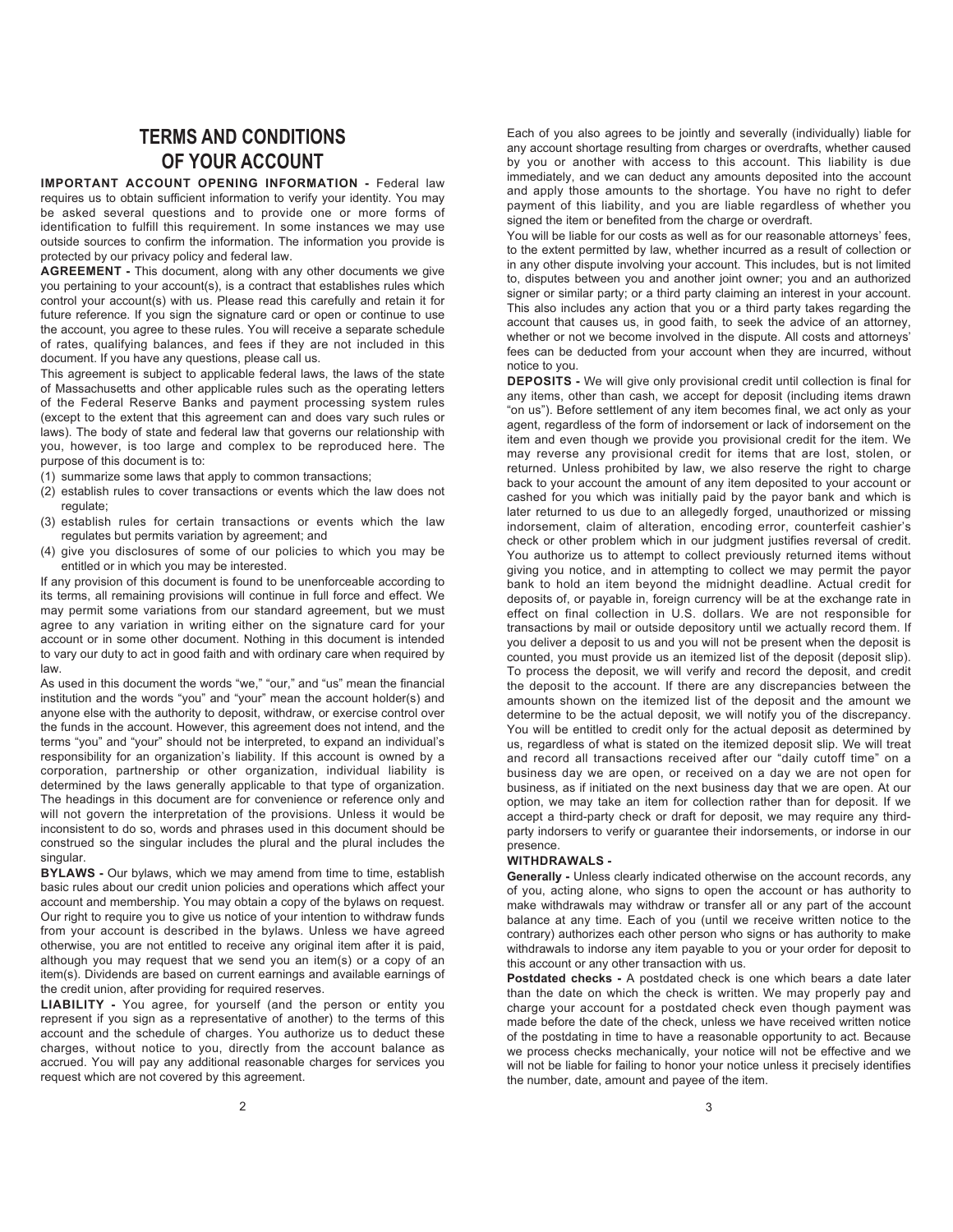**Checks and withdrawal rules -** If you do not purchase your check blanks from us, you must be certain that we approve the check blanks you purchase. We may refuse any withdrawal or transfer request which you attempt on forms not approved by us or by any method we do not specifically permit. We may refuse any withdrawal or transfer request which is greater in number than the frequency permitted by our policy, or which is for an amount greater or less than any withdrawal limitations. We will use the date the transaction is completed by us (as opposed to the date you initiate it) to apply any frequency limitations. In addition, we may place limitations on the account until your identity is verified.

Even if we honor a nonconforming request, we are not required to do so later. If you violate the stated transaction limitations (if any), in our discretion we may close your account or reclassify your account as another type of account. If we reclassify your account, your account will be subject to the fees and earnings rules of the new account classification.

If we are presented with an item drawn against your account that would be a "substitute check," as defined by law, but for an error or defect in the item introduced in the substitute check creation process, you agree that we may pay such item.

**Cash withdrawals -** We recommend you take care when making large cash withdrawals because carrying large amounts of cash may pose a danger to your personal safety. As an alternative to making a large cash withdrawal, you may want to consider a cashier's check or similar instrument. You assume full responsibility of any loss in the event the cash you withdraw is lost, stolen, or destroyed. You agree to hold us harmless from any loss you incur as a result of your decision to withdraw funds in the form of cash.

**Multiple signatures, electronic check conversion, and similar transactions -** An electronic check conversion transaction is a transaction where a check or similar item is converted into an electronic fund transfer as defined in the Electronic Fund Transfers regulation. In these types of transactions the check or similar item is either removed from circulation (truncated) or given back to you. As a result, we have no opportunity to review the signatures or otherwise examine the original check or item. You agree that, as to these or any items as to which we have no opportunity to

# examine the signatures, you waive any requirement of multiple signatures.<br>UNDERSTANDING AND AVOIDING OVERDRAFT AND **UNDERSTANDING AND AVOIDING OVERDRAFT AND NONSUFFICIENT FUNDS (NSF) FEES -**

**Generally -** The information in this section is being provided to help you understand what happens if your account is overdrawn. Understanding the concepts of overdrafts and insufficient funds (NSF) is important and can help you avoid being assessed fees or charges. This section also provides contractual terms relating to overdrafts and NSF transactions.

An overdrawn account will typically result in you being charged an Insufficient Funds Returned Fee or an Insufficient Funds Paid Fee. Generally, an overdraft occurs when there is not enough money in your account to pay for a transaction, but we pay (or cover) the transaction anyway. An NSF transaction is slightly different. In an NSF transaction, we do not cover the transaction. Instead, the transaction is rejected and the item or requested payment is returned. In either situation, we can charge you a fee.

If you use our Overdraft Privilege and we cover a transaction for which there is not enough money in your account to pay, we will consider that an overdraft. We treat all other transactions for which there is not enough money in your account as an NSF transaction, regardless of whether we cover the transaction or the transaction is rejected.

**Determining your account balance -** Harvard University Employees Credit Union authorizes and pays transactions using the available balance in your account. Harvard University Employees Credit Union may place a hold on deposited funds in accordance with our *Understanding Your Account Disclosure*, which will reduce the amount in your available balance. The available balance for checks, ACH items, and recurring debit card transactions is comprised of the ledger balance, less any holds on deposited funds and any debit card holds, plus the amount of the Overdraft Privilege limit and any available Overdraft Protection. The available balance for ATM and everyday debit card transactions on

accounts with Standard Coverage is the ledger balance, less any holds on deposited funds and any debit card holds, plus any available Overdraft Protection, but does NOT include the Overdraft Privilege Limit. For accounts with Extended Coverage, the Overdraft Privilege Limit is included in the available balance for authorizing ATM and everyday debit card transactions.

**Overdrafts -** You understand that we may, at our discretion, honor withdrawal requests that overdraw your account. However, the fact that we may honor withdrawal requests that overdraw the account balance does not obligate us to do so later. So you can NOT rely on us to pay overdrafts on your account regardless of how frequently or under what circumstances we have paid overdrafts on your account in the past. We can change our practice of paying, or not paying, discretionary overdrafts on your account without notice to you. You can ask us if we have other account services that might be available to you where we commit to paying overdrafts under certain circumstances, such as an overdraft protection line-of-credit or a plan to sweep funds from another account you have with us. You agree that we may charge fees for overdrafts. For consumer accounts, we will not charge fees for overdrafts caused by ATM withdrawals or one-time debit card transactions if you have not opted-in to that service. We may use subsequent deposits, including direct deposits of social security or other government benefits, to cover such overdrafts and overdraft fees.

**Insufficient funds (NSF) fees -** If an item drafted by you (such as a check) or a transaction you set up (such as a preauthorized transfer) is presented for payment in an amount that is more than the amount of money available in your account, and we decide not to pay the item or transaction, you agree that we can charge you an Insufficient Funds Returned Fee for returning the payment. Be aware that such an item or payment may be presented multiple times and that we do not monitor or control the number of times a transaction is presented for payment. You agree that we may charge you an NSF fee each time a payment is presented if the amount of money available in your account is not sufficient to cover the payment, regardless of the number of times the payment is presented.

**Payment types -** Some, but not necessarily all, of the ways you can access the funds in your account include debit card transactions, automated clearing house (ACH) transactions, and check transactions. All these payment types can use different processing systems and some may take more or less time to post. This information is important for a number of reasons. For example, keeping track of the checks you write and the timing of the preauthorized payments you set up will help you to know what other transactions might still post against your account. For information about how and when we process these different payment types, see the "Payment order of items" subsection below.

**Balance information -** Keeping track of your balance is important. You can review your balance in a number of ways including reviewing your periodic statement, reviewing your balance online, accessing your account information by phone, or coming into one of our branches.

**Funds availability -** Knowing when funds you deposit will be made available for withdrawal is another important concept that can help you avoid being assessed fees or charges. Please see our funds availability disclosure for information on when different types of deposits will be made available for withdrawal. For those accounts to which our funds availability policy disclosure does not apply, you can ask us when you make a deposit when those funds will be available for withdrawal. An item may be returned after the funds from the deposit of that item are made available for withdrawal. In that case, we will reverse the credit of the item. We may determine the amount of available funds in your account for the purpose of deciding whether to return an item for insufficient funds at any time between the times we receive the item and when we return the item or send a notice in lieu of return. We need only make one determination, but if we choose to make a subsequent determination, the account balance at the subsequent time will determine whether there are insufficient available funds.

**A temporary debit authorization hold affects your account balance -** On debit card purchases, merchants may request a temporary hold on your account for a specified sum of money when the merchant does not know the exact amount of the purchase at the time the card is authorized. The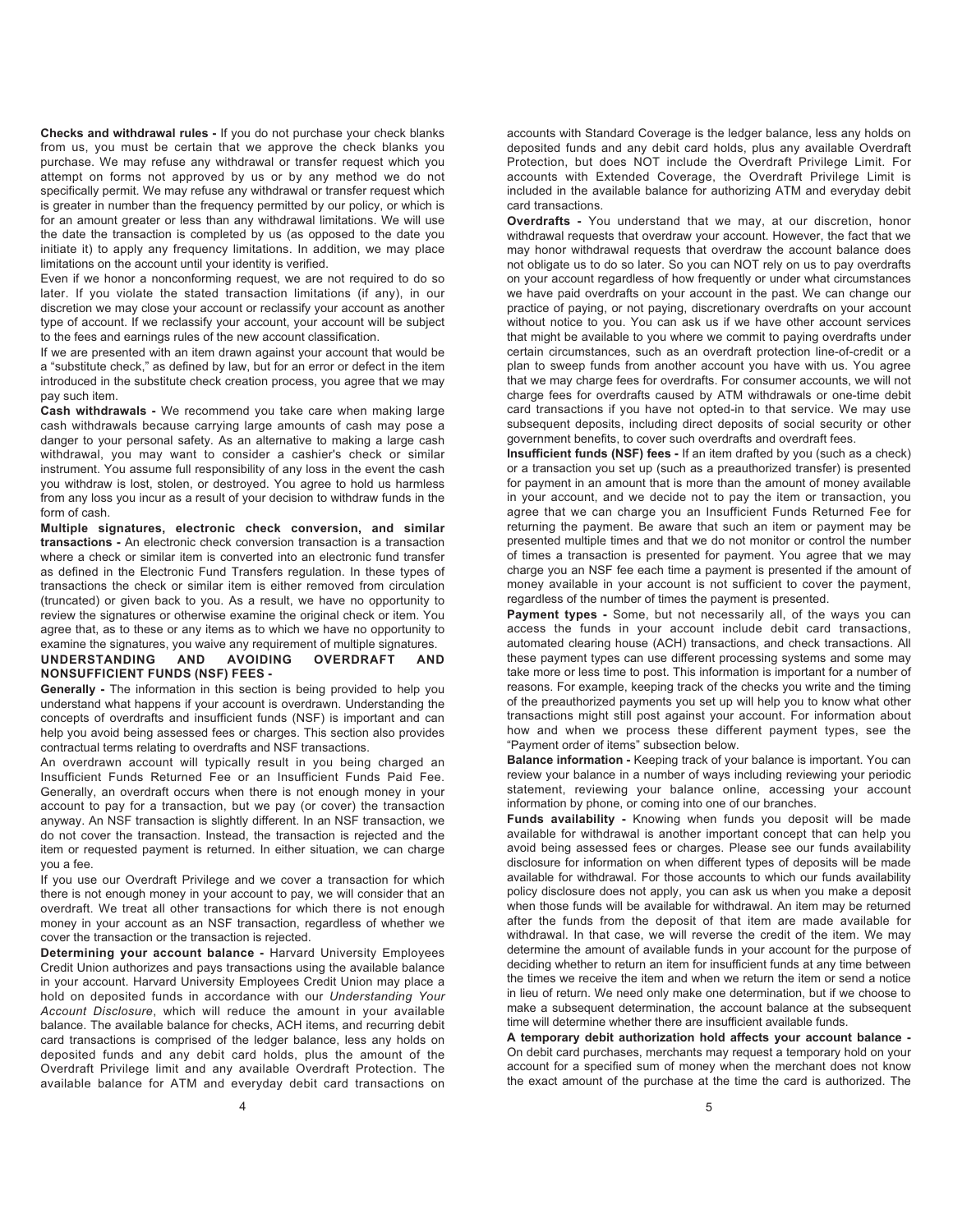amount of the temporary hold may be more than the actual amount of your purchase. Some common transactions where this occurs involve purchases of gasoline, hotel rooms, or meals at restaurants. When this happens, our processing system cannot determine that the amount of the hold exceeds the actual amount of your purchase. This temporary hold, and the amount charged to your account, will eventually be adjusted to the actual amount of your purchase, but it could be three calendar days, or even longer in some cases, before the adjustment is made. Until the adjustment is made, the amount of funds in your account available for other transactions will be reduced by the amount of the temporary hold. If another transaction is presented for payment in an amount greater than the funds left after the deduction of the temporary hold amount, you will be charged an Insufficient Funds Returned Fee or Insufficient Funds Paid Fee according to our NSF or overdraft fee policy. You will be charged the fee even if you would have had sufficient funds in your account if the amount of the hold had been equal to the amount of your purchase.

**Payment order of items -** The order in which items are paid is important if there is not enough money in your account to pay all of the items that are presented. The payment order can affect the number of items overdrawn or returned unpaid and the amount of the fees you may have to pay. To assist you in managing your account, we are providing you with the following information regarding how we process those items.

We typically post items in the following order: 1) ATM and debit card transactions real time, 2) ACH items in order received, and 3) checks in serial number order. The order in which transactions are posted may impact the total amount of Insufficient Funds Paid Fees or Insufficient Funds Returned Fees assessed. Holds on funds (described herein) and the order in which transactions are posted may impact the total amount of Insufficient Funds Paid Fees or Insufficient Funds Returned Fees assessed.

If a check, item or transaction is presented without sufficient funds in your account to pay it, you will be charged an NSF or overdraft fee according to our NSF or overdraft fee policy. We will not charge you a fee for paying an overdraft of an ATM or one-time debit card transaction if this is a consumer account and you have not opted-in to that service. The amounts of the Insufficient Funds Returned Fee or Insufficient Funds Paid Fee are disclosed elsewhere, as are your rights to opt in to overdraft services for ATM and one-time debit card transactions, if applicable. We encourage you to make careful records and practice good account management. This will help you to avoid creating items without sufficient funds and potentially incurring the resulting fees.

**OWNERSHIP OF ACCOUNT AND BENEFICIARY DESIGNATION -** These rules apply to this account depending on the form of ownership and beneficiary designation, if any, specified on the account records. We reserve the right to refuse some forms of ownership on any or all of our accounts. We make no representations as to the appropriateness or effect of the ownership and beneficiary designations, except as they determine to whom we pay the account funds.

# **Individual Account -** is an account in the name of one person.

**Joint Account - With Survivorship (And Not As Tenants In Common)**  is an account in the name of two or more persons. Each of you intend that when you die the balance in the account (subject to any previous pledge to which we have agreed) will belong to the survivor(s). If two or more of you survive, you will own the balance in the account as joint tenants with survivorship and not as tenants in common.

**Revocable Trust Account -** One or two of you (called trustees) may create such an account in trust for other persons. Payments may be made to the trustee, or if there are two trustees, to either or both of the trustees or the survivor. Upon the death of the trustee or the death of both trustees, payment may be made to the person or persons who survive the death of the last surviving trustee in an equal portion of the funds for whom the trust was made, or that person's legal representative.

**STOP PAYMENTS** - The rules in this section cover stopping payment of items such as checks and drafts. Rules for stopping payment of other types of transfers of funds, such as consumer electronic fund transfers, may be established by law or our policy. If we have not disclosed these rules to you elsewhere, you may ask us about those rules.

We may accept an order to stop payment on any item from any one of you. You must make any stop-payment order in the manner required by law and we must receive it in time to give us a reasonable opportunity to act on it before our stop-payment cutoff time. Because stop-payment orders are handled by computers, to be effective, your stop-payment order must precisely identify the number, date, and amount of the item, and the payee. You may stop payment on any item drawn on your account whether you sign the item or not.

If you stop payment on an item and we incur any damages or expenses because of the stop payment, you agree to indemnify us for those damages or expenses, including attorneys' fees. You assign to us all rights against the payee or any other holder of the item. You agree to cooperate with us in any legal actions that we may take against such persons. You should be aware that anyone holding the item may be entitled to enforce payment against you despite the stop-payment order.

Our stop-payment cutoff time is one hour after the opening of the next banking day after the banking day on which we receive the item. Additional limitations on our obligation to stop payment are provided by law (e.g., we paid the item in cash or we certified the item).

**AMENDMENTS AND TERMINATION -** We may change our bylaws and any term of this agreement. Rules governing changes in rates are provided separately in the Truth-in-Savings disclosure or in another document. For other changes we will give you reasonable notice in writing or by any other method permitted by law. We may close this account if your membership in the credit union terminates, or by giving reasonable notice to you and tender of the account balance personally or by mail. Items presented for payment after the account is closed may be dishonored. When you close your account, you are responsible for leaving enough money in the account to cover any outstanding items and charges to be paid from the account. Only a joint tenant that is a member can close an account. Reasonable notice depends on the circumstances, and in some cases such as when we cannot verify your identity or we suspect fraud, it might be reasonable for us to give you notice after the change or account closure becomes effective. For instance, if we suspect fraudulent activity with respect to your account, we might immediately freeze or close your account and then give you notice. At our option, we may suspend your rights to member services if you violate the terms of this agreement. If we have notified you of a change in any term of your account and you continue to have your account after the effective date of the change, you have agreed to the new term(s).

**NOTICES -** Any written notice you give us is effective when we actually receive it, and it must be given to us according to the specific delivery instructions provided elsewhere, if any. We must receive it in time to have a reasonable opportunity to act on it. If the notice is regarding a check or other item, you must give us sufficient information to be able to identify the check or item, including the precise check or item number, amount, date and payee. Written notice we give you is effective when it is deposited in the United States Mail with proper postage and addressed to your mailing address we have on file. Notice to any of you is notice to all of you.

**STATEMENTS - Your duty to report unauthorized signatures, alterations and forgeries -** You must examine your statement of account with "reasonable promptness." If you discover (or reasonably should have discovered) any unauthorized signatures or alterations, you must promptly notify us of the relevant facts. As between you and us, if you fail to do either of these duties, you will have to either share the loss with us, or bear the loss entirely yourself (depending on whether we used ordinary care and, if not, whether we substantially contributed to the loss). The loss could be not only with respect to items on the statement but other items with unauthorized signatures or alterations by the same wrongdoer.

You agree that the time you have to examine your statement and report to us will depend on the circumstances, but will not, in any circumstance, exceed a total of 30 days from when the statement is first sent or made available to you.

You further agree that if you fail to report any unauthorized signatures, alterations or forgeries in your account within 60 days of when we first send or make the statement available, you cannot assert a claim against us on any items in that statement, and as between you and us the loss will be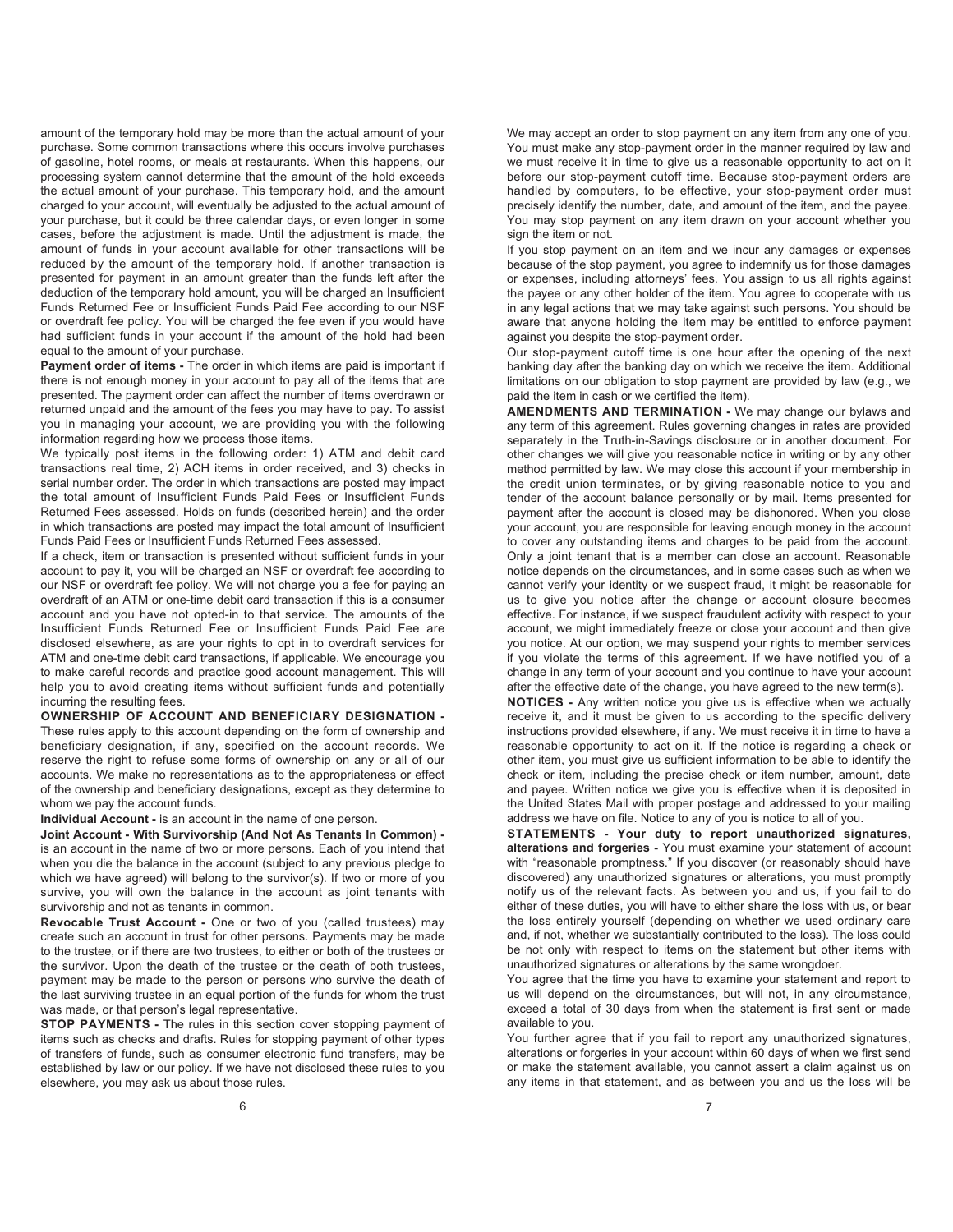entirely yours. This 60-day limitation is without regard to whether we used ordinary care. The limitation in this paragraph is in addition to that contained in the first paragraph of this section.

**Your duty to report other errors or problems -** In addition to your duty to review your statements for unauthorized signatures, alterations and forgeries, you agree to examine your statement with reasonable promptness for any other error or problem - such as an encoding error or an unexpected deposit amount. Also, if you receive or we make available either your items or images of your items, you must examine them for any unauthorized or missing indorsements or any other problems. You agree that the time you have to examine your statement and items and report to us will depend on the circumstances. However, this time period shall not exceed 60 days. Failure to examine your statement and items and report any errors to us within 60 days of when we first send or make the statement available precludes you from asserting a claim against us for any errors on items identified in that statement and as between you and us the loss will be entirely yours.

**Errors relating to electronic fund transfers or substitute checks -** For information on errors relating to electronic fund transfers (e.g., on-line, mobile, debit card or ATM transactions) refer to your Electronic Fund Transfers disclosure and the sections on consumer liability and error resolution. For information on errors relating to a substitute check you received, refer to your disclosure entitled Substitute Checks and Your Rights.

**Duty to notify if statement not received -** You agree to immediately notify us if you do not receive your statement by the date you normally expect to receive it. Not receiving your statement in a timely manner is a sign that there may be an issue with your account, such as possible fraud or identity theft.

**ACCOUNT TRANSFER -** This account may not be transferred or assigned without our prior written consent.

**DIRECT DEPOSITS -** If we are required for any reason to reimburse the federal government for all or any portion of a benefit payment that was directly deposited into your account, you authorize us to deduct the amount of our liability to the federal government from the account or from any other account you have with us, without prior notice and at any time, except as prohibited by law. We may also use any other legal remedy to recover the amount of our liability.

**TEMPORARY ACCOUNT AGREEMENT -** If the account documentation indicates that this is a temporary account agreement, each person who signs to open the account or has authority to make withdrawals (except as indicated to the contrary) may transact business on this account. However, we may at some time in the future restrict or prohibit further use of this account if you fail to comply with the requirements we have imposed within a reasonable time.

**RIGHT TO REPAYMENT OF INDEBTEDNESS -** You each agree that we may (without prior notice and when permitted by law) charge against and deduct from this account any due and payable debt any of you owe us now or in the future. If this account is owned by one or more of you as individuals, we may set off any funds in the account against a due and payable debt a partnership owes us now or in the future, to the extent of your liability as a partner for the partnership debt. If your debt arises from a promissory note, then the amount of the due and payable debt will be the full amount we have demanded, as entitled under the terms of the note, and this amount may include any portion of the balance for which we have properly accelerated the due date.

In addition to these contract rights, we may also have rights under a "statutory lien." A "lien" on property is a creditor's right to obtain ownership of the property in the event a debtor defaults on a debt. A "statutory lien" is one created by federal or state statute. If federal or state law provides us with a statutory lien, then we are authorized to apply, without prior notice, your shares and dividends to any debt you owe us, in accord with the statutory lien.

Neither our contract rights nor rights under a statutory lien apply to this account if prohibited by law. For example, neither our contract rights nor rights under a statutory lien apply to this account if: (a) it is an Individual

Retirement Account or similar tax-deferred account, or (b) the debt is created by a consumer credit transaction under a credit card plan (but this does not affect our rights under any consensual security interest), or (c) the debtor's right of withdrawal arises only in a representative capacity. We will not be liable for the dishonor of any check or draft when the dishonor occurs because we charge and deduct an amount you owe us from your account. You agree to hold us harmless from any claim arising as a result of our exercise of our right to repayment.

**AUTHORIZED SIGNER (Individual Accounts only) -** A single individual is the owner. The authorized signer is merely designated to conduct transactions on the owner's behalf. The owner does not give up any rights to act on the account, and the authorized signer may not in any manner affect the rights of the owner or beneficiaries, if any, other than by withdrawing funds from the account. The owner is responsible for any transactions of the authorized signer. We undertake no obligation to monitor transactions to determine that they are on the owner's behalf.

The owner may terminate the authorization at any time, and the authorization is automatically terminated by the death of the owner. However, we may continue to honor the transactions of the authorized signer until: (a) we have received written notice or have actual knowledge of the termination of authority, and (b) we have a reasonable opportunity to act on that notice or knowledge. We may refuse to accept the designation of an authorized signer.

**RESTRICTIVE LEGENDS OR INDORSEMENTS -** The automated processing of the large volume of checks we receive prevents us from inspecting or looking for restrictive legends, restrictive indorsements or other special instructions on every check. For this reason, we are not required to honor any restrictive legend or indorsement or other special instruction placed on checks you write unless we have agreed in writing to the restriction or instruction. Unless we have agreed in writing, we are not responsible for any losses, claims, damages, or expenses that result from your placement of these restrictions or instructions on your checks. Examples of restrictive legends placed on checks are "must be presented within 90 days" or "not valid for more than \$1,000.00." The payee's signature accompanied by the words "for deposit only" is an example of a restrictive indorsement.

**CREDIT VERIFICATION -** You agree that we may verify credit and employment history by any necessary means, including preparation of a credit report by a credit reporting agency.

**PLEDGES** - Each owner of this account may pledge all or any part of the funds in it for any purpose to which we agree. Any pledge of this account must first be satisfied before the rights of any surviving account owner or account beneficiary become effective.

**CHECK PROCESSING -** We process items mechanically by relying solely on the information encoded in magnetic ink along the bottom of the items. This means that we do not individually examine all of your items to determine if the item is properly completed, signed and indorsed or to determine if it contains any information other than what is encoded in magnetic ink. You agree that we have exercised ordinary care if our automated processing is consistent with general banking practice, even though we do not inspect each item. Because we do not inspect each item, if you write a check to multiple payees, we can properly pay the check regardless of the number of indorsements unless you notify us in writing that the check requires multiple indorsements. We must receive the notice in time for us to have a reasonable opportunity to act on it, and you must tell us the precise date of the check, amount, check number and payee. We are not responsible for any unauthorized signature or alteration that would not be identified by a reasonable inspection of the item. Using an automated process helps us keep costs down for you and all account holders.

**CHECK CASHING -** We may charge a fee for anyone that does not have an account with us who is cashing a check, draft or other instrument written on your account. We may also require reasonable identification to cash such a check, draft or other instrument. We can decide what identification is reasonable under the circumstances and such identification may be documentary or physical and may include collecting a thumbprint or fingerprint.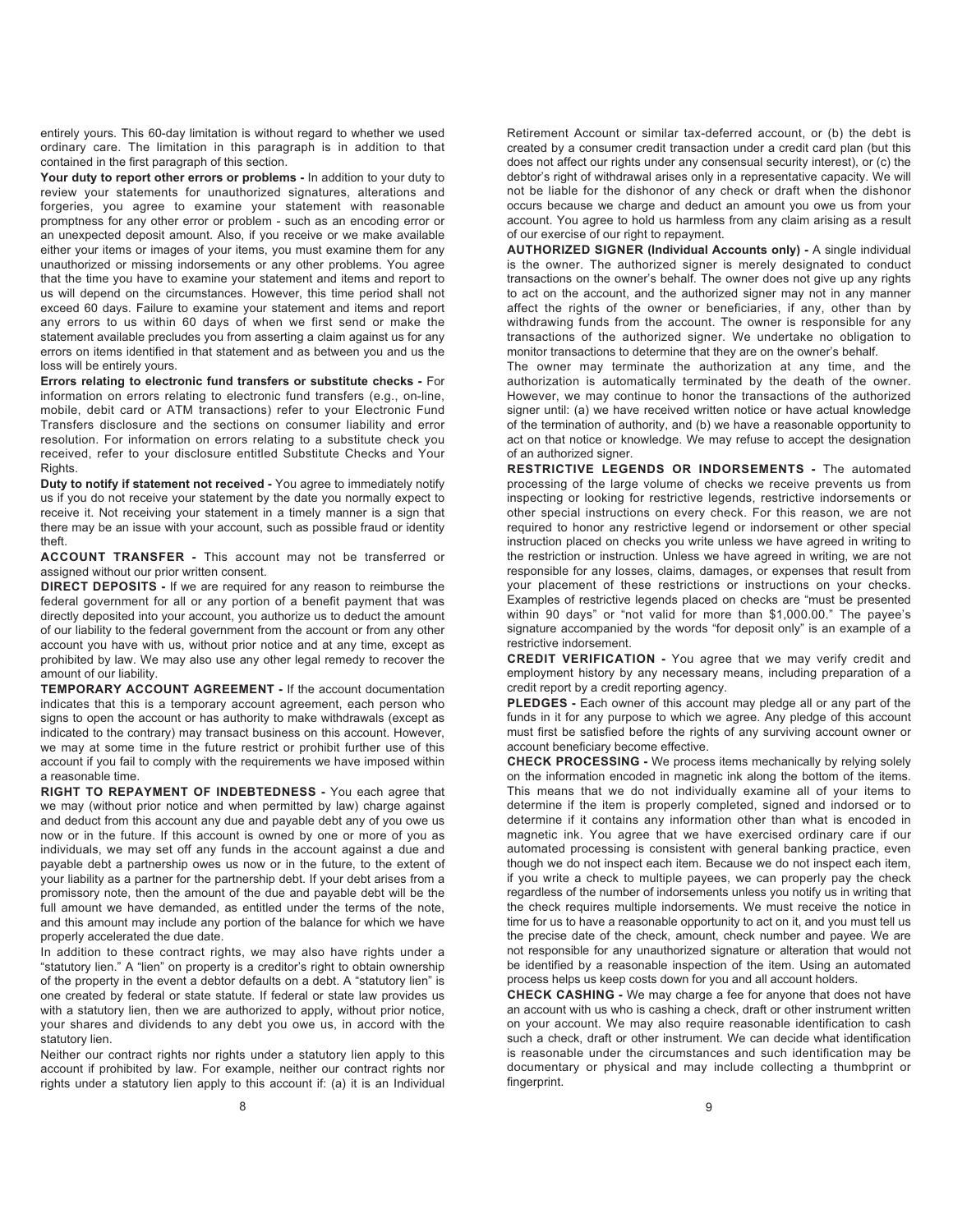**INDORSEMENTS -** We may accept for deposit any item payable to you or your order, even if they are not indorsed by you. We may give cash back to any one of you. We may supply any missing indorsement(s) for any item we accept for deposit or collection, and you warrant that all indorsements are genuine.

To ensure that your check or share draft is processed without delay, you must indorse it (sign it on the back) in a specific area. Your entire indorsement (whether a signature or a stamp) along with any other indorsement information (e.g. additional indorsements, ID information, driver's license number, etc.) must fall within 1<sup>1</sup>/<sub>2</sub>" of the "trailing edge" of a check. Indorsements must be made in blue or black ink, so that they are readable by automated check processing equipment.

As you look at the front of a check, the "trailing edge" is the left edge. When you flip the check over, be sure to keep all indorsement information within 11 /2" of that edge.



BACK OF CHECK

It is important that you confine the indorsement information to this area since the remaining blank space will be used by others in the processing of the check to place additional needed indorsements and information. You agree that you will indemnify, defend, and hold us harmless for any loss, liability, damage or expense that occurs because your indorsement, another indorsement or information you have printed on the back of the check obscures our indorsement.

These indorsement guidelines apply to both personal and business checks. **DEATH OR INCOMPETENCE -** You agree to notify us promptly if any person with a right to withdraw funds from your account(s) dies or is adjudicated (determined by the appropriate official) incompetent. We may continue to honor your checks, items, and instructions until: (a) we know of your death or adjudication of incompetence, and (b) we have had a reasonable opportunity to act on that knowledge. You agree that we may pay or certify checks drawn on or before the date of death or adjudication of incompetence for up to ten (10) days after your death or adjudication of incompetence unless ordered to stop payment by someone claiming an interest in the account.

**FIDUCIARY ACCOUNTS -** Accounts may be opened by a person acting in a fiduciary capacity. A fiduciary is someone who is appointed to act on behalf of and for the benefit of another. We are not responsible for the actions of a fiduciary, including the misuse of funds. This account may be opened and maintained by a person or persons named as a trustee under a written trust agreement, or as executors, administrators, or conservators under court orders. You understand that by merely opening such an account, we are not acting in the capacity of a trustee in connection with the trust nor do we undertake any obligation to monitor or enforce the terms of the trust or letters.

**LEGAL ACTIONS AFFECTING YOUR ACCOUNT -** If we are served with a subpoena, restraining order, writ of attachment or execution, levy, garnishment, search warrant, or similar order relating to your account (termed "legal action" in this section), we will comply with that legal action. Or, in our discretion, we may freeze the assets in the account and not allow any payments out of the account until a final court determination regarding the legal action. We may do these things even if the legal action involves less than all of you. In these cases, we will not have any liability to you if there are insufficient funds to pay your items because we have withdrawn funds from your account or in any way restricted access to your funds in accordance with the legal action. Any fees or expenses we incur in responding to any legal action (including, without limitation, attorneys' fees and our internal expenses) may be charged against your account. The list of fees applicable to your account(s) provided elsewhere may specify additional fees that we may charge for certain legal actions.

# **ACCOUNT SECURITY -**

**Duty to protect account information and methods of access -** It is your responsibility to protect the account numbers and electronic access devices (e.g., an ATM card) we provide you for your account(s). Do not discuss, compare, or share information about your account number(s) with anyone unless you are willing to give them full use of your money. An account number can be used by thieves to issue an electronic debit or to encode your number on a false demand draft which looks like and functions like an authorized check. If you furnish your access device and grant actual authority to make transfers to another person (a family member or coworker, for example) who then exceeds that authority, you are liable for the transfers unless we have been notified that transfers by that person are no longer authorized.

Your account number can also be used to electronically remove money from your account, and payment can be made from your account even though you did not contact us directly and order the payment.

You must also take precaution in safeguarding your blank checks. Notify us at once if you believe your checks have been lost or stolen. As between you and us, if you are negligent in safeguarding your checks, you must bear the loss entirely yourself or share the loss with us (we may have to share some of the loss if we failed to use ordinary care and if we substantially contributed to the loss).

**Positive pay and other fraud prevention services - Except for consumer** electronic fund transfers subject to Regulation E, you agree that if we offer you services appropriate for your account to help identify and limit fraud or other unauthorized transactions against your account, and you reject those services, you will be responsible for any fraudulent or unauthorized transactions which could have been prevented by the services we offered. You will not be responsible for such transactions if we acted in bad faith or to the extent our negligence contributed to the loss. Such services include positive pay or commercially reasonable security procedures. If we offered you a commercially reasonable security procedure which you reject, you agree that you are responsible for any payment order, whether authorized or not, that we accept in compliance with an alternative security procedure that you have selected. The positive pay service can help detect and prevent check fraud and is appropriate for account holders that issue: a high volume of checks, a lot of checks to the general public, or checks for large dollar amounts.

**TELEPHONIC INSTRUCTIONS -** Unless required by law or we have agreed otherwise in writing, we are not required to act upon instructions you give us via facsimile transmission or leave by voice mail or on a telephone answering machine.

**MONITORING AND RECORDING TELEPHONE CALLS AND CONSENT TO RECEIVE COMMUNICATIONS -** Subject to federal and state law, we may monitor or record phone calls for security reasons, to maintain a record and to ensure that you receive courteous and efficient service. You consent in advance to any such recording.

To provide you with the best possible service in our ongoing business relationship for your account we may need to contact you about your account from time to time by telephone, text messaging or email. However, we first obtain your consent to contact you about your account in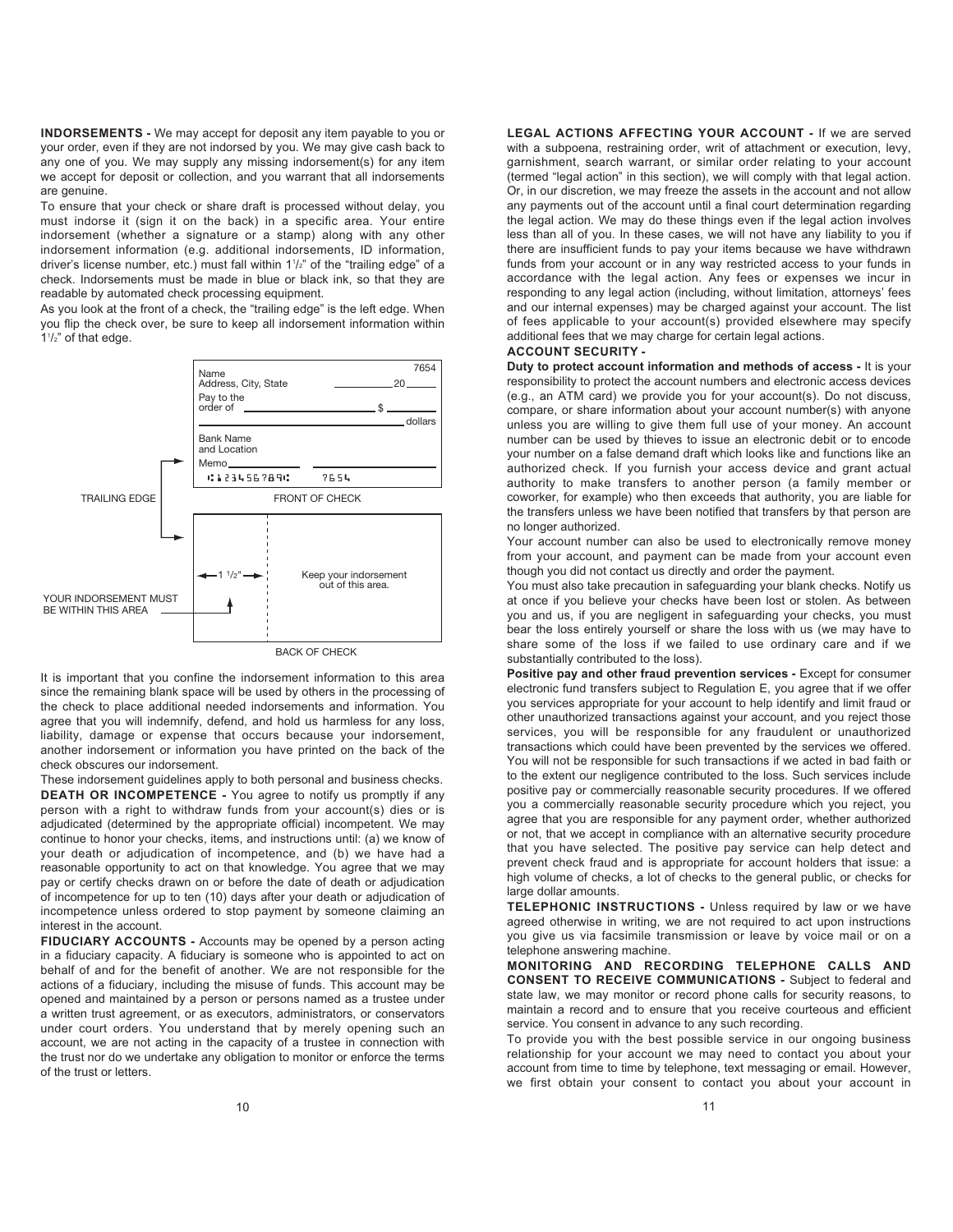compliance with applicable consumer protection provisions in the federal Telephone Consumer Protection Act of 1991 (TCPA), CAN-SPAM Act and their related federal regulations and orders issued by the Federal Communications Commission (FCC).

- Your consent is limited to your account, and as authorized by applicable law and regulations.
- Your consent is voluntary and not conditioned on the purchase of any product or service from us.

With the above understandings, you authorize us to contact you regarding your account throughout its existence using any telephone numbers or email addresses that you have previously provided to us by virtue of an existing business relationship or that you may subsequently provide to us.

This consent is regardless of whether the number we use to contact you is assigned to a landline, a paging service, a cellular wireless service, a specialized mobile radio service, other radio common carrier service or any other service for which you may be charged for the call. You further authorize us to contact you through the use of voice, voice mail and text messaging, including the use of pre-recorded or artificial voice messages and an automated dialing device.

If necessary, you may change or remove any of the telephone numbers or email addresses at any time using any reasonable means to notify us.

**CLAIM OF LOSS -** The following rules do not apply to a transaction or claim related to a consumer electronic fund transfer governed by Regulation E (e.g., an everyday consumer debit card or ATM transaction). The error resolution procedures for consumer electronic fund transfers can be found in our initial Regulation E disclosure titled, "Electronic Fund Transfers." For other transactions or claims, if you claim a credit or refund because of a forgery, alteration, or any other unauthorized withdrawal, you agree to cooperate with us in the investigation of the loss, including giving us an affidavit containing whatever reasonable information we require concerning your account, the transaction, and the circumstances surrounding the loss. You will notify law enforcement authorities of any criminal act related to the claim of lost, missing, or stolen checks or unauthorized withdrawals. We will have a reasonable period of time to investigate the facts and circumstances surrounding any claim of loss. Unless we have acted in bad faith, we will not be liable for special or consequential damages, including loss of profits or opportunity, or for attorneys' fees incurred by you.

You agree that you will not waive any rights you have to recover your loss against anyone who is obligated to repay, insure, or otherwise reimburse you for your loss. You will pursue your rights or, at our option, assign them to us so that we may pursue them. Our liability will be reduced by the amount you recover or are entitled to recover from these other sources.

**EARLY WITHDRAWAL PENALTIES (and involuntary withdrawals) -**  We may impose early withdrawal penalties on a withdrawal from a time or term share account even if you don't initiate the withdrawal. For instance, the early withdrawal penalty may be imposed if the withdrawal is caused by the enforcement of our right to repayment of indebtedness against funds in the account or as a result of an attachment or other legal process. We may close your account and impose the early withdrawal penalty on the entire account balance in the event of a partial early withdrawal. See your notice of penalty for early withdrawals for additional information.

**ADDRESS OR NAME CHANGES -** You are responsible for notifying us of any change in your address or your name. Unless we agree otherwise, change of address or name must be made in writing by at least one of the account holders. Informing us of your address or name change on a check reorder form is not sufficient. We will attempt to communicate with you only by use of the most recent address you have provided to us. If provided elsewhere, we may impose a service fee if we attempt to locate you.

**RESOLVING ACCOUNT DISPUTES** - We may place an administrative hold on the funds in your account (refuse payment or withdrawal of the funds) if it becomes subject to a claim adverse to (1) your own interest; (2) others claiming an interest as survivors or beneficiaries of your account; or (3) a claim arising by operation of law. The hold may be placed for such period of time as we believe reasonably necessary to allow a legal proceeding to determine the merits of the claim or until we receive

evidence satisfactory to us that the dispute has been resolved. We will not be liable for any items that are dishonored as a consequence of placing a hold on funds in your account for these reasons.

**WAIVER OF NOTICES -** To the extent permitted by law, you waive any notice of non-payment, dishonor or protest regarding any items credited to or charged against your account. For example, if you deposit an item and it is returned unpaid or we receive a notice of nonpayment, we do not have to notify you unless required by federal Regulation CC or other law.

**ACH AND WIRE TRANSFERS -** This agreement is subject to Article 4A of the Uniform Commercial Code - Fund Transfers as adopted in the state in which you have your account with us. If you originate a fund transfer and you identify by name and number a beneficiary financial institution, an intermediary financial institution or a beneficiary, we and every receiving or beneficiary financial institution may rely on the identifying number to make payment. We may rely on the number even if it identifies a financial institution, person or account other than the one named. You agree to be bound by automated clearing house association rules. These rules provide, among other things, that payments made to you, or originated by you, are provisional until final settlement is made through a Federal Reserve Bank or payment is otherwise made as provided in Article 4A-403(a) of the Uniform Commercial Code. If we do not receive such payment, we are entitled to a refund from you in the amount credited to your account and the party originating such payment will not be considered to have paid the amount so credited. Credit entries may be made by ACH. If we receive a payment order to credit an account you have with us by wire or ACH, we are not required to give you any notice of the payment order or credit.

**FACSIMILE SIGNATURES -** Unless you make advance arrangements with us, we have no obligation to honor facsimile signatures on your checks or other orders. If we do agree to honor items containing facsimile signatures, you authorize us, at any time, to charge you for all checks, drafts, or other orders, for the payment of money, that are drawn on us. You give us this authority regardless of by whom or by what means the facsimile signature(s) may have been affixed so long as they resemble the facsimile signature specimen filed with us, and contain the required number of signatures for this purpose. You must notify us at once if you suspect that your facsimile signature is being or has been misused.

**UTMA ACCOUNTS -** Under the Uniform Transfers to Minors Act, the funds in the account are owned by the child who has unconditional use of the account when he or she reaches the age of majority. Before that time, the account may be accessed only by the custodian (or successor custodian), and the funds must be used for the benefit of the child. We, however, have no duty or agreement whatsoever to monitor or insure that the acts of the custodian (or successor custodian) are for the child's benefit. We are not responsible to monitor age or eligibility for an UTMA account, even though our records may include the minor's date of birth. It is the custodian's responsibility to properly distribute the funds in the account upon the minor's death or attainment of the age of majority. For this type of account, the child's SSN/TIN is used for the Backup Withholding Certification.

# **ELECTRONIC FUNDS TRANSFERS YOUR RIGHTS AND RESPONSIBILITIES**

—————————————

Indicated below are types of Electronic Fund Transfers we are capable of handling, some of which may not apply to your account. Please read this disclosure carefully because it tells you your rights and obligations for the transactions listed. You should keep this notice for future reference.

**Electronic Fund Transfers Initiated By Third Parties.** You may authorize a third party to initiate electronic fund transfers between your account and the third party's account. These transfers to make or receive payment may be one-time occurrences or may recur as directed by you. These transfers may use the Automated Clearing House (ACH) or other payments network. Your authorization to the third party to make these transfers can occur in a number of ways. For example, your authorization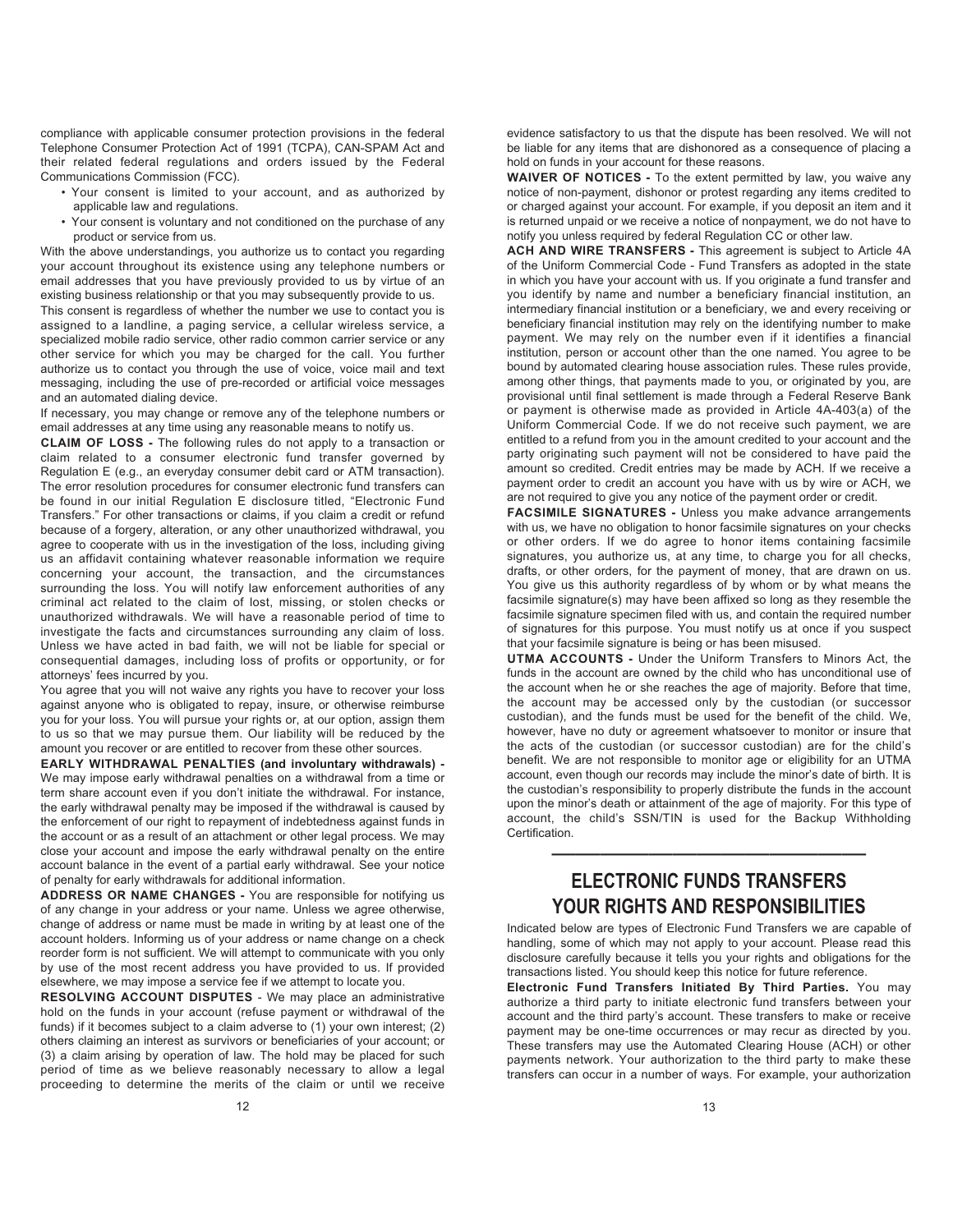to convert a check or draft to an electronic fund transfer or to electronically pay a returned check or draft charge can occur when a merchant provides you with notice and you go forward with the transaction (typically, at the point of purchase, a merchant will post a sign and print the notice on a receipt). In all cases, these third party transfers will require you to provide the third party with your account number and credit union information. This information can be found on your check or draft as well as on a deposit or withdrawal slip. Thus, you should only provide your credit union and account information (whether over the phone, the Internet, or via some other method) to trusted third parties whom you have authorized to initiate these electronic fund transfers. Examples of these transfers include, but are not limited to:

- **Preauthorized credits.** You may make arrangements for certain direct deposits to be accepted into your checking, share savings, or money market account(s).
- **Preauthorized payments.** You may make arrangements to pay certain recurring bills from your checking or share savings account(s).
- **Electronic check or draft conversion.** You may authorize a merchant or other payee to make a one-time electronic payment from your checking or share draft account using information from your check or draft to pay for purchases or pay bills.
- **Electronic returned check or draft charge.** You may authorize a merchant or other payee to initiate an electronic funds transfer to collect a charge in the event a check or draft is returned for insufficient funds.

Please also see **Limitations on frequency of transfers** section regarding limitations that apply to savings accounts.

**ATM Transfers - types of transfers and dollar limitations -** You may access your account(s) by ATM using your ATM card and personal identification number (PIN) or Debit Mastercard™ and personal identification number (PIN), to:

- **•** make deposits to checking or share savings only at ATMs participating in the NYCE Shared Deposit Program
- **•** get cash withdrawals from a checking or share savings with an ATM card
	- **-** you may withdraw no more than \$1,000.00 (or another amount determined by us) per day in combination with PIN based point-ofsale
- **•** get cash withdrawals from checking or share savings account(s) with a debit card
	- **-** you may withdraw no more than \$1,000.00 per day
- **•** transfer funds from checking or share savings to checking or share savings account(s)

Some of these services may not be available at all terminals.

Please also see **Limitations on frequency of transfers** section regarding limitations that apply to ATM transfers.

Types of Debit Mastercard™ Signature Based Point-of-Sale **Transactions -** You may access your checking account(s) to purchase goods (in person, online, or by phone), pay for services (in person, online, or by phone), get cash from a merchant, if the merchant permits, or from a participating financial institution, and do anything that a participating merchant will accept.

# **Point-of-Sale Transactions - dollar limitations -** Using your card:

**•** you may not exceed \$5,000.00 in transactions per day

Please also see **Limitations on frequency of transfers** section regarding limitations that apply to debit card transactions.

**Currency Conversion and Cross-Border Transaction Fees.** If you initiate a transaction with your Debit Mastercard® in a currency other than US Dollars, Mastercard will convert the charge into a US Dollar amount. The Mastercard currency conversion procedure is based on rates observed in the wholesale market or, where applicable, on government-mandated rates. The currency conversion rate Mastercard generally uses is the rate for the applicable currency that is in effect on the day the transaction occurred. However, in limited situations, particularly where Mastercard transaction

processing is being delayed, Mastercard may instead use the rate for the applicable currency in effect on the day the transaction is processed.

Mastercard charges us a Currency Conversion Assessment of 20 basis points (.2% of the transaction) for performing the currency conversion. In addition, Mastercard charges us an Issuer Cross-Border Assessment of 90 basis points (.9% of the transaction) on all cross-border transactions regardless of whether there is a currency conversion. As a result, we charge you a Currency Conversion fee of .2% and a Cross-Border Transaction fee of .9%. The Cross-Border Transaction fee is charged on all cross-border transactions regardless of whether there is a currency conversion. A crossborder transaction is a transaction that occurs at a card acceptance location in a different country from the country in which the card was issued. This means a cross-border transaction can occur even though the transaction is made when you are not in a foreign country. For example, a transaction made online with a foreign merchant is a cross-border transaction even though made while you are physically in the United States.

**Advisory Against Illegal Use.** You agree not to use your card(s) for illegal gambling or other illegal purpose. Display of a payment card logo by, for example, an online merchant does not necessarily mean that transactions are lawful in all jurisdictions in which the cardholder may be located.

**Computer/Mobile Banking Transfers - types of transfers -** You may access your account(s) by computer at www.huecu.org, through the browser on your cell or mobile phone, or through our mobile app, using your user identification and your password, to:

- **•** transfer funds from a checking or share savings to checking or share savings
- **•** transfer funds from a line of credit to checking or share savings
- **•** transfer funds from your checking or share savings to accounts you have at other financial institutions
- **•** transfer funds from accounts you have at other financial institutions to your checking or share savings
- **•** make payments from a checking or share savings to loan accounts with us
- **•** make payments from a checking to third parties
- **•** deposit checks remotely using the mobile check deposit service
- **•** get information about:
	- **-** the account balance of a checking or share savings
	- **-** deposits to a checking or share savings
	- **-** withdrawals from a checking or share savings

Please also see **Limitations on frequency of transfers** section regarding limitations that apply to computer transfers.

**Limitations on frequency of transfers.** In addition to those limitations on transfers elsewhere described, if any, the following limitations apply:

- **•** During any month, you may not make more than six withdrawals or transfers from share savings account(s) to another credit union account of yours or to a third party by means of a preauthorized or automatic transfer, computer transfer, telephonic order or instruction, or similar order to a third party.
- **•** During any month, you may not make more than six withdrawals or transfers from a money market account to another credit union account of yours or to a third party by means of a preauthorized, automatic, or computer transfer, telephonic order or instruction, or by check, draft, debit card, or similar order to a third party. If you exceed the transfer limitations set forth above, your account will be subject to closure by the credit union.

If you exceed the transfer limitations set forth above, your account will be subject to closure by the credit union.

# **FEES**

**•** We do not charge for direct deposits to any type of account.

Except as indicated elsewhere, we do not charge for these electronic fund transfers.

**ATM Operator/Network Fees.** When you use an ATM not owned by us, you may be charged a fee by the ATM operator or any network used (and you may be charged a fee for a balance inquiry even if you do not complete a fund transfer).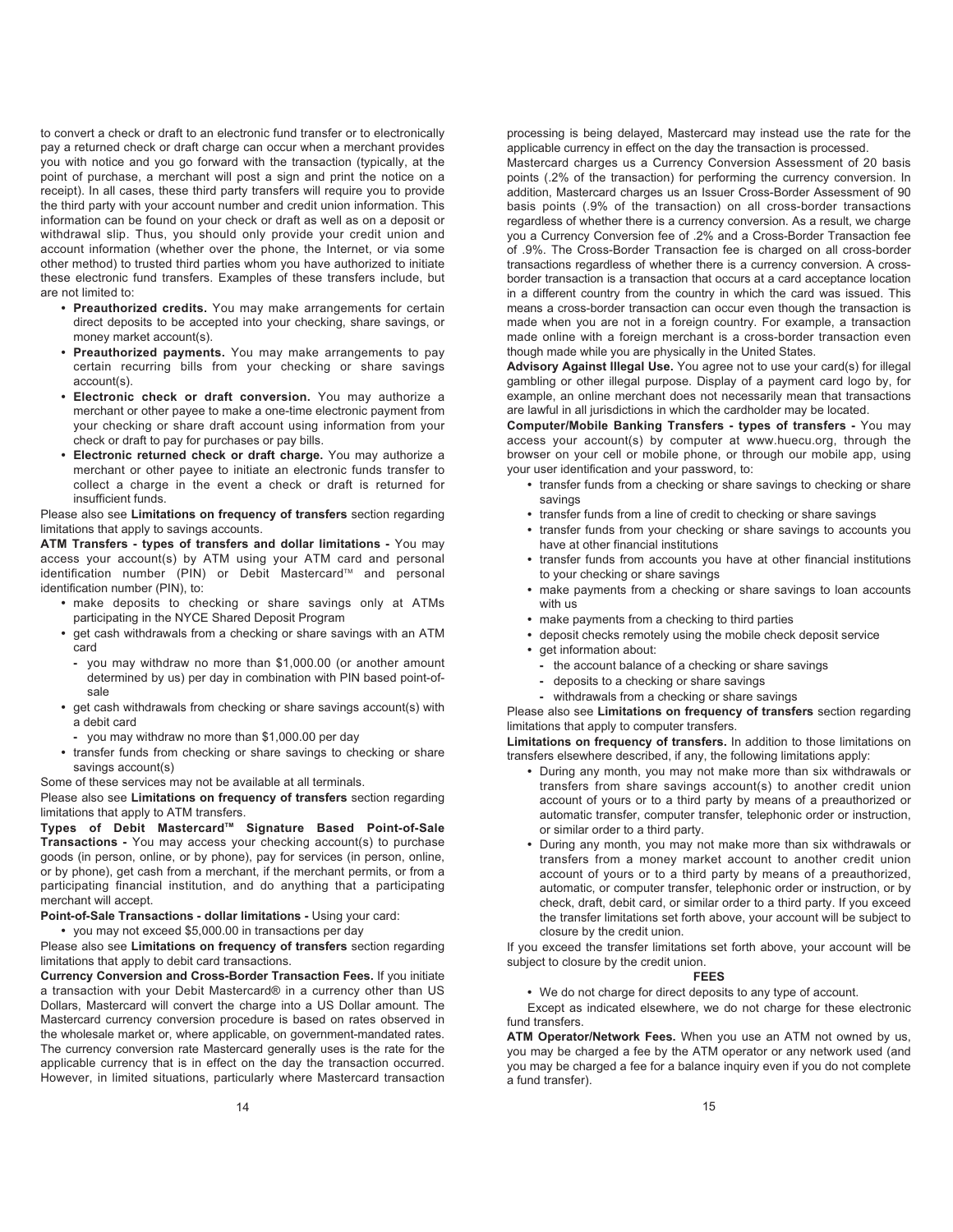# **DOCUMENTATION**

- **Terminal transfers.** You can get a receipt at the time you make a transfer to or from your account using an automated teller machine or point-of-sale terminal. However, you may not get a receipt if the amount of the transfer is \$15 or less.
- **Preauthorized credits.** If you have arranged to have direct deposits made to your account at least once every 60 days from the same person or company, you can call us at (617) 495-4460 to find out whether or not the deposit has been made.

#### **• Periodic statements.**

You will get a monthly account statement from us for your checking accounts.

You will get a monthly account statement from us for your share savings accounts, unless there are no transfers in a particular month. In any case, you will get a statement at least quarterly.

#### **PREAUTHORIZED PAYMENTS**

**• Right to stop payment and procedure for doing so.** If you have told us in advance to make regular payments out of your account, you can stop any of these payments. Here is how:

Call or write us at the telephone number or address listed in this disclosure in time for us to receive your request three business days or more before the payment is scheduled to be made.

Please refer to our separate fee schedule for the amount we will charge you for each stop payment order you give.

- **Notice of varying amounts.** If these regular payments may vary in amount, the person you are going to pay will tell you, 10 days before each payment, when it will be made and how much it will be. (You may choose instead to get this notice only when the payment would differ by more than a certain amount from the previous payment, or when the amount would fall outside certain limits that you set.)
- **Liability for failure to stop payment of preauthorized transfer.** If you order us to stop one of these payments 3 business days or more before the transfer is scheduled, and we do not do so, we will be liable for your losses or damages.

# **FINANCIAL INSTITUTION'S LIABILITY**

**Liability for failure to make transfers.** If we do not complete a transfer to or from your account on time or in the correct amount according to our agreement with you, we will be liable for your losses or damages. However, there are some exceptions. We will not be liable, for instance:

- (1) If, through no fault of ours, you do not have enough money in your account to make the transfer.
- (2) If you have an overdraft line of credit and the transfer would go over the credit limit.
- (3) If the automated teller machine where you are making the transfer does not have enough cash.
- (4) If the terminal or system was not working properly and you knew about the breakdown when you started the transfer.
- (5) If circumstances beyond our control (such as fire or flood) prevent the transfer, despite reasonable precautions that we have taken.
- (6) There may be other exceptions stated in our agreement with you. **CONFIDENTIALITY**

We will disclose information to third parties about your account or the transfers you make:

(1) where it is necessary for completing transfers; or

- (2) in order to verify the existence and condition of your account for a third party, such as a credit bureau or merchant; or
- (3) in order to comply with government agency or court orders; or
- (4) as explained in the separate Privacy Disclosure.

# **UNAUTHORIZED TRANSFERS**

# **(a) Consumer liability.**

**•** *Generally.* Tell us AT ONCE if you believe your card and/or code has been lost or stolen, or if you believe that an electronic fund transfer has been made without your permission using information from your check or draft. Telephoning is the best way of keeping your possible losses down. Telephone us at 617-495-4460 or write to EFT Department, Harvard

University Employees Credit Union, P.O. Box 382609, Cambridge, MA 02238-2609. You could lose up to \$50 if someone used your card and/or code without your permission.

Also, if your statement shows transfers that you did not make, including those made by card, code or other means, tell us at once. If you do not tell us within 60 days after the statement was mailed to you, you may not get back the money you lost (up to \$50) after the 60 days if we can prove that we could have stopped someone from taking the money if you had told us in time.

If a good reason (such as a long trip or a hospital stay) kept you from telling us, we will extend the time period.

• Additional Limits on Liability for Debit Mastercard<sup>™</sup>. You will not be liable for any unauthorized transactions using your Debit Mastercard™ if: (i) you can demonstrate that you have exercised reasonable care in safeguarding your card from the risk of loss or theft, and (ii) upon becoming aware of a loss or theft, you promptly report the loss or theft to us. Mastercard is a registered trademark, and the circles design is a trademark of Mastercard International Incorporated.

**(b) Contact in event of unauthorized transfer.** If you believe your card and/or PIN has been lost or stolen, call or write us at the telephone number or address listed in this disclosure. You should also call the number or write to the address listed in this disclosure if you believe a transfer has been made using the information from your check or draft without your permission.

#### **ERROR RESOLUTION NOTICE**

In Case of Errors or Questions About Your Electronic Transfers, Call or Write us at the telephone number or address listed in this disclosure, as soon as you can, if you think your statement or receipt is wrong or if you need more information about a transfer listed on the statement or receipt. We must hear from you no later than 60 days after we sent the FIRST statement on which the problem or error appeared.

- (1) Tell us your name and account number (if any).
- (2) Describe the error or the transfer you are unsure about, and explain as clearly as you can why you believe it is an error or why you need more information.
- (3) Tell us the dollar amount of the suspected error.

If you tell us orally, we may require that you send us your complaint or question in writing within 10 business days.

We will determine whether an error occurred within 10 business days (20 business days if the transfer involved a new account) after we hear from you and will correct any error promptly. If we need more time, however, we may take up to 45 days (90 days if the transfer involved a new account, out of state account, a point-of-sale transaction, or a foreigninitiated transfer) to investigate your complaint or question. If we decide to do this, we will credit your account within 10 business days (20 business days if the transfer involved a new account) for the amount you think is in error, so that you will have the use of the money during the time it takes us to complete our investigation. If we ask you to put your complaint or question in writing and we do not receive it within 10 business days, we may not credit your account. Your account is considered a new account for the first 30 days after the first deposit is made, unless each of you already has an established account with us before this account is opened.

We will tell you the results within three business days after completing our investigation. If we decide that there was no error, we will send you a written explanation.

You may ask for copies of the documents that we used in our investigation.

HARVARD UNIVERSITY EMPLOYEES CREDIT UNION MEMBER SERVICES P.O. BOX 382609 CAMBRIDGE, MASSACHUSETTS 02238-2609 Phone: (617) 495-4460

MORE DETAILED INFORMATION IS AVAILABLE ON REQUEST —————————————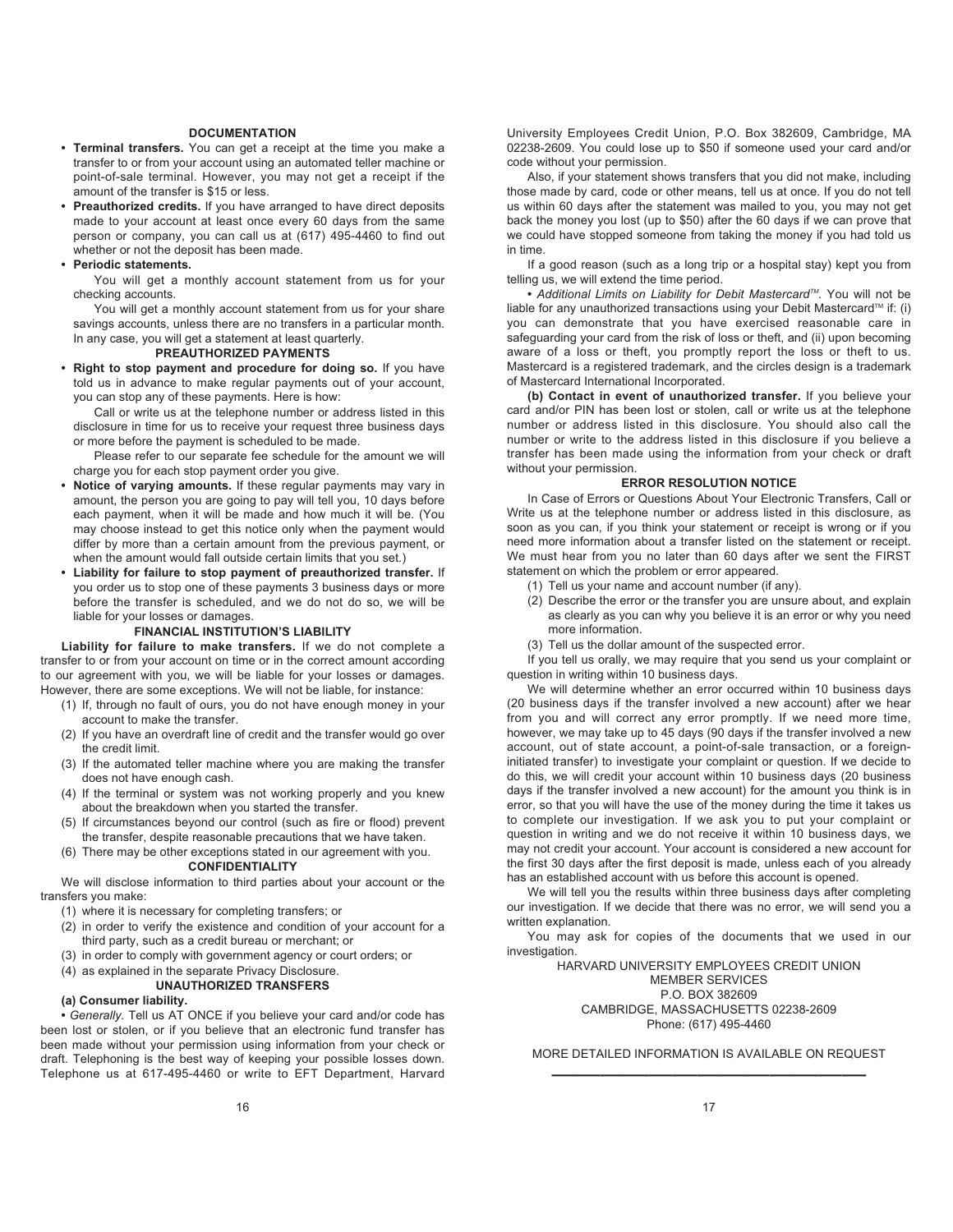# **YOUR ABILITY TO WITHDRAW FUNDS**

This policy statement applies to all accounts.

Our policy is to make funds from your check deposits available to you on the second business day after the day we receive your deposit, with the first \$225 available on the first business day after the day of your deposit. Electronic direct deposits will be available on the day we receive the deposit. Cash, wire transfers, and some specified check deposits will also be available before the second business day, as detailed below. Once the funds are available, you can withdraw them in cash and we will use the funds to pay checks that you have written.

Please remember that even after we have made funds available to you, and you have withdrawn the funds, you are still responsible for checks you deposit that are returned to us unpaid and for any other problems involving your deposit.

For determining the availability of your deposits, every day is a business day, except Saturdays, Sundays, and federal holidays. If you make a deposit before closing on a business day that we are open, we will consider that day to be the day of your deposit. However, if you make a deposit after closing or on a day we are not open, we will consider that the deposit was made on the next business day we are open.

If you make a deposit at an ATM before 3:00 P.M. (cutoff times may be later on some days or at some locations) on a business day that we are open, we will consider that day to be the day of your deposit. However, if you make a deposit at an ATM after 3:00 P.M. or on a day we are not open, we will consider that the deposit was made on the next business day we are open.

# **Same-Day Availability**

Funds from electronic direct deposits to your account will be available on the day we receive the deposit.

# **Next-Day Availability**

Funds from the following deposits are available on the first business day after the day of your deposit:

U.S. Treasury checks that are payable to you.

Wire transfers.

Checks drawn on Harvard University Employees Credit Union.

If you make the deposit in person to one of our employees, funds from

the following deposits are also available on the first business day after the day of your deposit:

Cash.

State and local government checks that are payable to you.

Cashier's, certified, and teller's checks that are payable to you. Federal Reserve Bank checks, Federal Home Loan Bank checks, and

postal money orders, if these items are payable to you.

If you do not make your deposit in person to one of our employees (for example, if you mail the deposit), funds from these deposits will be available on the second business day after the day we receive your deposit.

# **Other Check Deposits Subject to Second-Day Availability**

The first \$225 from a deposit of other checks will be available on the first business day after the day of your deposit. The remaining funds will be available on the second business day after the day of your deposit.

For example, if you deposit a check of \$700 on a Monday, \$225 of the deposit is available on Tuesday. The remaining \$475 is available on Wednesday.

# **LONGER DELAYS MAY APPLY**

Funds you deposit by check may be delayed for a longer period under the following circumstances:

We believe a check you deposit will not be paid.

You deposit checks totaling more than \$5,525 on any one day.

You redeposit a check that has been returned unpaid.

You have overdrawn your account repeatedly in the last six months.

There is an emergency, such as failure of computer or communications equipment.

We will notify you if we delay your ability to withdraw funds for any of these reasons, and we will tell you when the funds will be available. They 18

will generally be available no later than the seventh business day after the day of your deposit.

# **SPECIAL RULES FOR NEW ACCOUNTS**

If you are a new member, the following special rules will apply during the first 30 days your account is open.

Funds from electronic direct deposits to your account will be available on the day we receive the deposit. Funds from deposits of cash, wire transfers, and the first \$5,525 of a day's total deposits of cashier's, certified, teller's, traveler's, and federal, state and local government checks will be available on the first business day after the day of your deposit if the deposit meets certain conditions. For example, the checks must be payable to you (and you may have to use a special deposit slip). The excess over \$5,525 will be available on the ninth business day after the day of your deposit. If your deposit of these checks (other than a U.S. Treasury check) is not made in person to one of our employees, the first \$5,525 will not be available until the second business day after the day of your deposit.

Funds from all other check deposits will be available on the tenth business day after the day of your deposit. —————————————

# **TRUTH-IN-SAVINGS DISCLOSURE SMART REWARDS CHECKING**

# **WITH CASH BACK ACCOUNT**

# **Minimum balance requirements:**

No minimum balance requirements apply to this account. **Transaction limitations:**

No transaction limitations apply to this account unless otherwise stated in the Common Features section.

# **Bonus:**

This account earns 3% cash back on debit card purchases (up to \$10 per qualification cycle) if qualifications are met during each qualification cycle. These are: 12 debit card purchases, be enrolled and log in at least once to online banking, be enrolled and agree to receive e-statements rather than paper statements, and maintain a valid email address record with the credit union. If qualifications are satisfied, ATM withdrawal fees charge by us and charged by the owner of the ATM will be refunded up to \$25 per qualification cycle. If qualifications are not met, ATM withdrawal fees will not be refunded and cash back payments will not be made.

# **Purpose and Expected Use of Account:**

This account is intended to be the accountholder's primary share draft account in which payroll transactions and day-to-day spending activities including but not limited to grocery, gasoline, apparel, shopping, dining, sporting, and entertainment transactions are posted and settled.

Commensurate with the spending activities identified above, we expect the account's debit card to be used frequently throughout each month and for transaction amounts to reflect a wide dollar range. Small debit card transactions conducted on the same day at a single merchant and/or multiple transactions made during a condensed time period particularly near the end of a Monthly Qualification Cycle are not considered normal, day-to-day spending behavior. For example, five debit card transactions, each for a dollar, conducted at a convenience store, two days before the end of the cycle period would not be considered by our institution as normal, day-to-day spending behavior. These types of transactions appear to be conducted with the sole purpose of qualifying for the account's rewards and thus will be deemed inappropriate transactions and will not count toward earning the account's rewards.

Harvard University Employees Credit Union reserves the right to determine if the account is being maintained for a purpose other than day-to-day, primary use. Accountholders who persist in making debit card transactions in a calculated and limited fashion in order to meet their monthly qualifications may have their accounts converted to a different share draft account or closed altogether. We also reserve the right to convert the account to a different share draft account if the account does not have consistent active use over 3 consecutive Statement Cycles.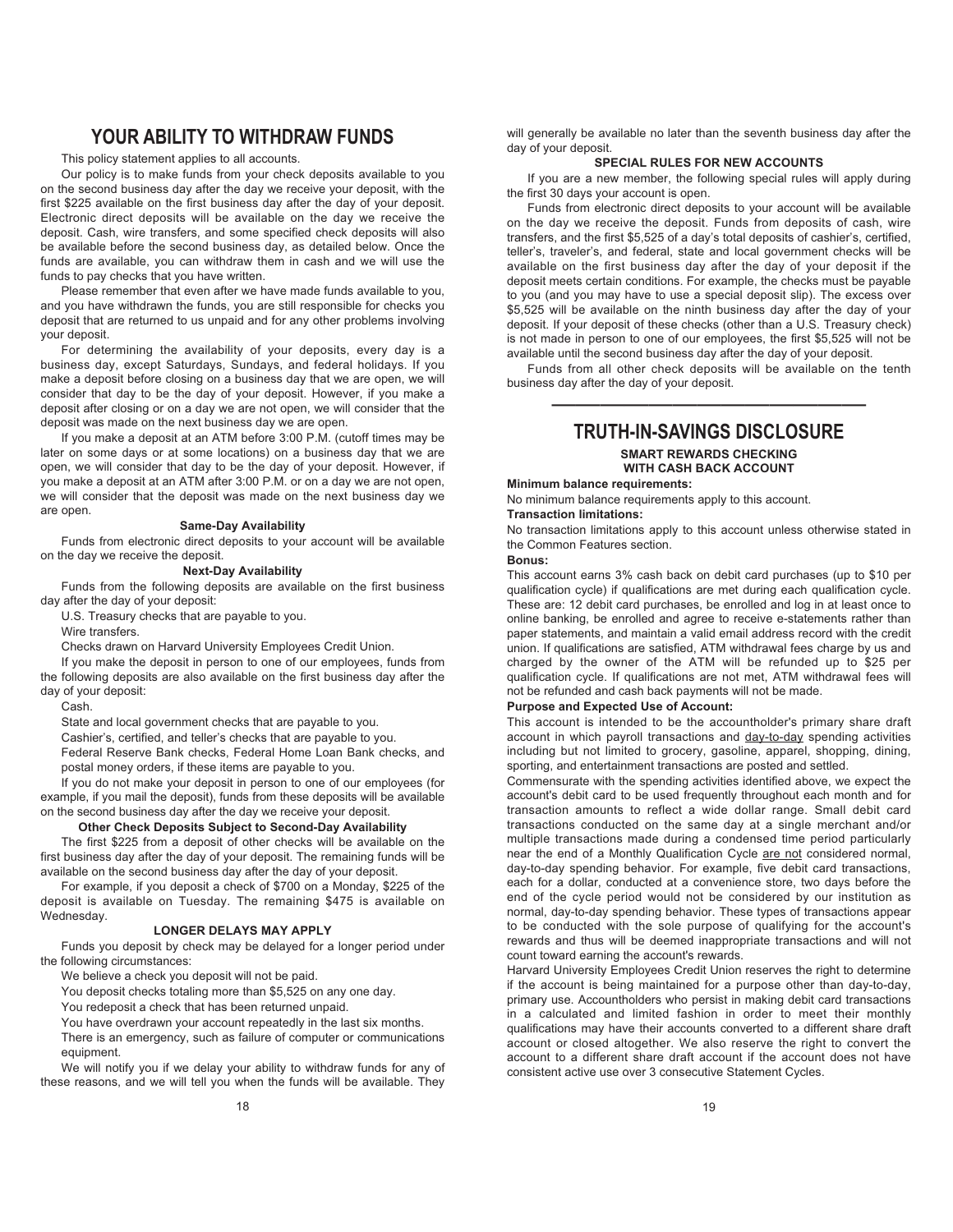We have the right to close this account at any time, with proper notice. Our decision to close the account will not affect your existing obligations to us including any obligation to pay fees or charges incurred prior to termination. No deposits will be accepted, and no checks will be paid after the account is closed. If the account is closed, you will forfeit any rewards that have not been credited to your account. A Harvard University Employees Credit Union check for the remaining balance, if applicable, will be mailed to accountholder at the address indicated on our current records. Upon termination of your Smart Rewards Checking – Cash Back account, any optional add-on products / services associated with this account will also be terminated at the same time.

# **Additional Information**

Account approval, conditions, qualifications, limits, timeframes, enrollments, log-ons and other requirements apply. No minimum deposit is required to open the account. Enrollment in electronic services (e.g. online banking, e-statements) and logins may be required to meet some of the account's qualifications. There are no recurring monthly maintenance charges or fees to open or close this account. This account is not to be used for commercial purposes. If the account is closed, you will forfeit any rewards that have not been credited to your account. Contact one of our credit union service representatives for additional information, details, restrictions, reward calculations, processing limitations, cycle dates and enrollment instructions.

**Important Notice: Smart Rewards Checking accounts with a balance of less than \$500.00 and no member initiated activity for 90 days will be converted to an HUECU Basic checking account. Please refer to huecu.org for information about this account type. Any type of HUECU checking account with a \$0.00 balance and no member initiated activity for 180 days will be closed.** 

# **SMART REWARDS CHECKING WITH PREMIUM INTEREST ACCOUNT**

# **Minimum balance requirements:**

No minimum balance requirements apply to this account.

**Transaction limitations:**

No transaction limitations apply to this account unless otherwise stated in the Common Features section.

# **Bonus:**

This account earns a premium dividend rate on balances up to \$10,000 if qualifications are met during each qualification cycle. These are: 12 debit card purchases, be enrolled and log in at least once to online banking, be enrolled and agree to receive e-statements rather than paper statements, and maintain a valid email address record with the credit union. Daily balances over \$10,000 earn a dividend rate of 0.10%. If qualifications are satisfied, ATM withdrawal fees charge by us and charged by the owner of the ATM will be refunded up to \$25 per qualification cycle. If qualifications are not met, ATM withdrawal fees will not be refunded and the dividend rate earned on the entire balance will be 0.05%.

# **Purpose and Expected Use of Account:**

This account is intended to be the accountholder's primary share draft account in which payroll transactions and day-to-day spending activities including but not limited to grocery, gasoline, apparel, shopping, dining, sporting, and entertainment transactions are posted and settled.

Commensurate with the spending activities identified above, we expect the account's debit card to be used frequently throughout each month and for transaction amounts to reflect a wide dollar range. Small debit card transactions conducted on the same day at a single merchant and/or multiple transactions made during a condensed time period particularly near the end of a Monthly Qualification Cycle are not considered normal, day-to-day spending behavior. For example, five debit card transactions, each for a dollar, conducted at a convenience store, two days before the end of the cycle period would not be considered by our institution as normal, day-to-day spending behavior. These types of transactions appear to be conducted with the sole purpose of qualifying for the account's rewards and thus will be deemed inappropriate transactions and will not count toward earning the account's rewards.

Harvard University Employees Credit Union reserves the right to determine if the account is being maintained for a purpose other than day-to-day, primary use. Accountholders who persist in making debit card transactions in a calculated and limited fashion in order to meet their monthly qualifications may have their accounts converted to a different share draft account or closed altogether. We also reserve the right to convert the account to a different share draft account if the account does not have consistent active use over 3 consecutive Statement Cycles.

We have the right to close this account at any time, with proper notice. Our decision to close the account will not affect your existing obligations to us including any obligation to pay fees or charges incurred prior to termination. No deposits will be accepted, and no checks will be paid after the account is closed. If the account is closed, you will forfeit any rewards that have not been credited to your account. A Harvard University Employees Credit Union check for the remaining balance, if applicable, will be mailed to accountholder at the address indicated on our current records. Upon termination of your Smart Rewards Checking – Premium Interest account, any optional add-on products / services associated with this account will also be terminated at the same time.

# **Additional Information**

Account approval, conditions, qualifications, limits, timeframes, enrollments, log-ons and other requirements apply. No minimum deposit is required to open the account. Enrollment in electronic services (e.g. online banking, e-statements) and logins may be required to meet some of the account's qualifications. There are no recurring monthly maintenance charges or fees to open or close this account. This account is not to be used for commercial purposes. If the account is closed, you will forfeit any rewards that have not been credited to your account. Contact one of our credit union service representatives for additional information, details, restrictions, reward calculations, processing limitations, cycle dates and enrollment instructions.

**Important Notice: Smart Rewards Checking accounts with a balance of less than \$500.00 and no member initiated activity for 90 days will be converted to an HUECU Basic checking account. Please refer to huecu.org for information about this account type. Any type of HUECU checking account with a \$0.00 balance and no member initiated activity for 180 days will be closed.** 

# **SHARE SAVINGS ACCOUNT**

# **Rate Information:**

The dividend rate and annual percentage yield may change at any time. We may change the dividend rate for your account as determined by the credit union Board of Directors.

**Compounding and crediting -** Dividends will be compounded every month. Dividends will be credited to your account every month.

**Dividend period -** For this account type, the dividend period is monthly, for example, the beginning date of the first dividend period of the calendar year is January 1, and the ending date of such dividend period is January 31. All other dividend periods follow this same pattern of dates. The dividend declaration date is the last day of the dividend period, and for the example above is January 31.

If you close your account before dividends are paid, you will not receive the accrued dividends.

# **Minimum balance requirements:**

The minimum required to open this account is the purchase of a share in the credit union. Please see the bylaw requirements in the Common Features section for additional information.

You must maintain a minimum daily balance of \$10.00 in your account each day to obtain the disclosed annual percentage yield.

**Daily balance computation method -** Dividends are calculated by the daily balance method which applies a daily periodic rate to the balance in the account each day.

**Accrual of dividends on noncash deposits -** Dividends will begin to accrue on the business day you deposit noncash items (for example, checks) to your account.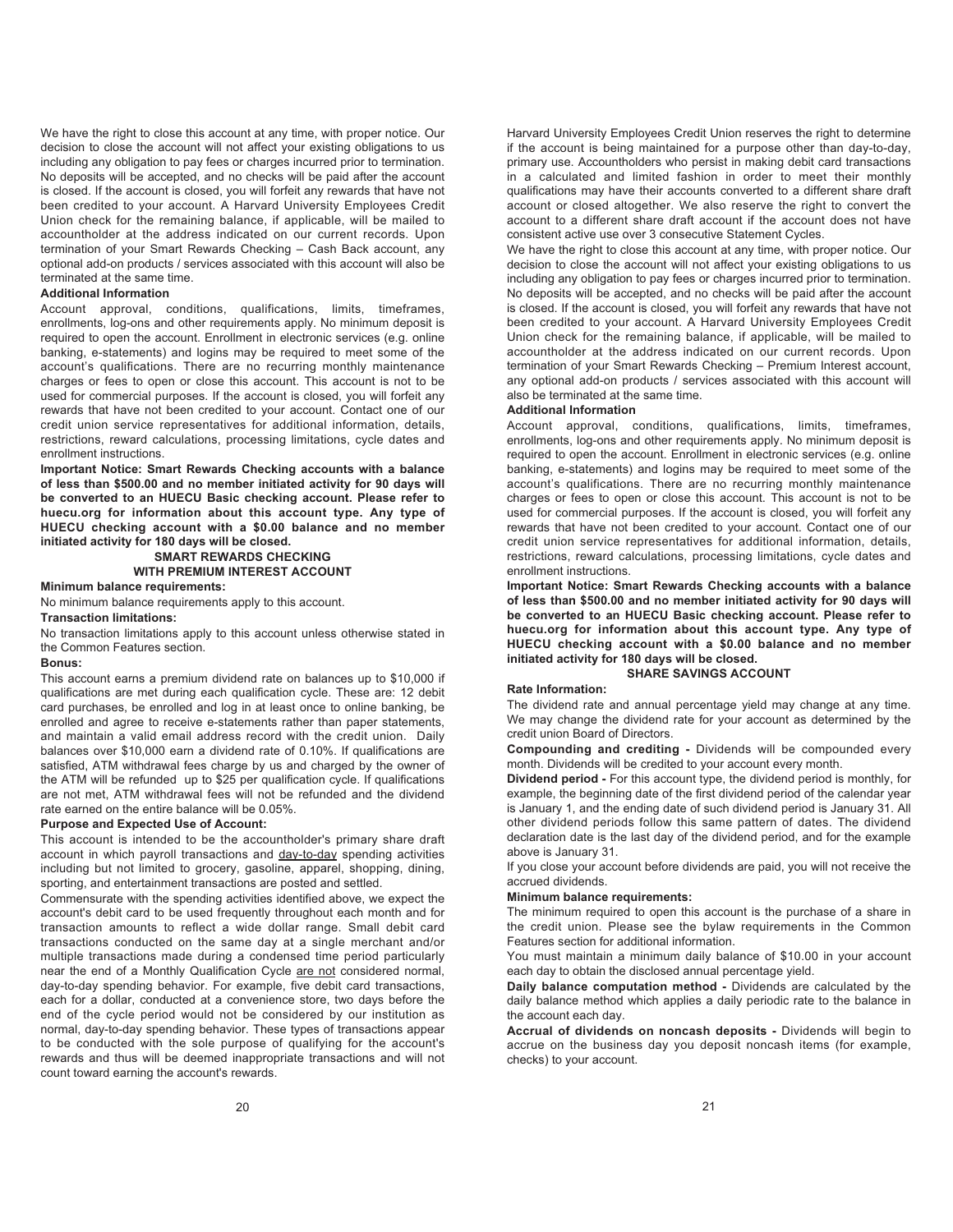# **Transaction limitations:**

During any month, you may not make more than six withdrawals or transfers to another credit union account of yours or to a third party by means of a preauthorized or automatic transfer, computer transfer, telephonic order or instruction, or similar order to a third party. If you exceed the transfer limitations set forth above, your account will be subject to closure by the credit union.

# **Par value of a share:**

The par value of a share in this account is \$5.00.

# **MONEY MARKET SAVINGS ACCOUNT**

# **Rate Information:**

The dividend rate and annual percentage yield may change at any time. We may change the dividend rate for your account as determined by the credit union Board of Directors.

**Compounding and crediting -** Dividends will be compounded every month. Dividends will be credited to your account every month.

**Dividend period -** For this account type, the dividend period is monthly, for example, the beginning date of the first dividend period of the calendar year is January 1, and the ending date of such dividend period is January 31. All other dividend periods follow this same pattern of dates. The dividend declaration date is the last day of the dividend period, and for the example above is January 31.

If you close your account before dividends are paid, you will not receive the accrued dividends.

# **Minimum balance requirements:**

The minimum balance required to open this account is \$1,500.00.

You must maintain a minimum daily balance of \$10.00 in your account each day to obtain the disclosed annual percentage yield.

**Daily balance computation method -** Dividends are calculated by the daily balance method which applies a daily periodic rate to the balance in the account each day.

**Accrual of dividends on noncash deposits -** Dividends will begin to accrue on the business day you deposit noncash items (for example, checks) to your account.

# **Transaction limitations:**

During any month, you may not make more than six withdrawals or transfers to another credit union account of yours or to a third party by means of a preauthorized or automatic transfer, computer transfer, telephonic order or instruction, or similar order to a third party. If you exceed the transfer limitations set forth above, your account will be subject to closure by the credit union.

# **HOLIDAY CLUB ACCOUNT**

# **Rate Information:**

The dividend rate and annual percentage yield may change every year. We may change the dividend rate for your account as determined by the credit union Board of Directors.

**Compounding and crediting -** Dividends will not be compounded. Dividends will be credited to your account every year.

**Dividend period -** For this account type, the dividend period is annual, for example, the beginning date of the first dividend period of the calendar year is November 1, and the ending date of such dividend period is October 31 of the following year. All other dividend periods follow this same pattern of dates. The dividend declaration date is the last day of the dividend period, and for the example above is October 31.

If you close your account before dividends are paid, you will not receive the accrued dividends.

# **Minimum balance requirements:**

The minimum balance required to open this account is \$1.00.

You must maintain a minimum daily balance of \$10.00 in your account each day to obtain the disclosed annual percentage yield.

**Daily balance computation method -** Dividends are calculated by the daily balance method which applies a daily periodic rate to the balance in the account each day.

**Accrual of dividends on noncash deposits -** Dividends will begin to accrue on the business day you deposit noncash items (for example, checks) to your account.

22

## **Transaction limitations:**

The maximum aggregate deposit we allow is \$10,000.00 per year.

You may not make any withdrawals or transfers to another credit union account of yours or to a third party by means of a preauthorized or automatic transfer, telephonic order or instruction, or similar order to a third party.

If any withdrawal is made from this account before October 31, then this account may be closed.

# **VACATION CLUB ACCOUNT**

# **Rate Information:**

The dividend rate and annual percentage yield may change every year. We may change the dividend rate for your account as determined by the credit union Board of Directors.

**Compounding and crediting -** Dividends will not be compounded. Dividends will be credited to your account every year.

**Dividend period -** For this account type, the dividend period is annual, for example, the beginning date of the first dividend period of the calendar year is May 1, and the ending date of such dividend period is April 30 of the following year. All other dividend periods follow this same pattern of dates. The dividend declaration date is the last day of the dividend period, and for the example above is April 30.

If you close your account before dividends are paid, you will not receive the accrued dividends.

# **Minimum balance requirements:**

The minimum balance required to open this account is \$1.00.

You must maintain a minimum daily balance of \$10.00 in your account each day to obtain the disclosed annual percentage yield.

**Daily balance computation method -** Dividends are calculated by the daily balance method which applies a daily periodic rate to the balance in the account each day.

**Accrual of dividends on noncash deposits -** Dividends will begin to accrue on the business day you deposit noncash items (for example, checks) to your account.

# **Transaction limitations:**

The maximum aggregate deposit we allow is \$10,000.00 per year.

You may not make any withdrawals or transfers to another credit union account of yours or to a third party by means of a preauthorized or automatic transfer, telephonic order or instruction, or similar order to a third party.

If any withdrawal is made from this account before April 30, then this account may be closed.

# **BASIC CHECKING ACCOUNT**

# **Minimum balance requirements:**

The minimum balance required to open this account is \$5.00. **Transaction limitations:**

No transaction limitations apply to this account unless otherwise stated in the Common Features section.

# **Additional features:**

- **•** Unlimited free transactions at HUECU ATMs.
- **Any type of HUECU checking account with a \$0.00 balance and no member initiated activity for 180 days will be closed. COLLEGE LIFE ACCOUNT**

# **(Undergraduate college students only)**

# **Minimum balance requirements:**

No minimum balance requirements apply to this account.

# **Transaction limitations:**

No transaction limitations apply to this account unless otherwise stated in the Common Features section.

# **Additional features:**

- **•** Unlimited free transactions at HUECU ATMs.
- **•** This account receives all the benefits and the bonus of Smart Rewards Checking, either Cash Bank or Premium Interest.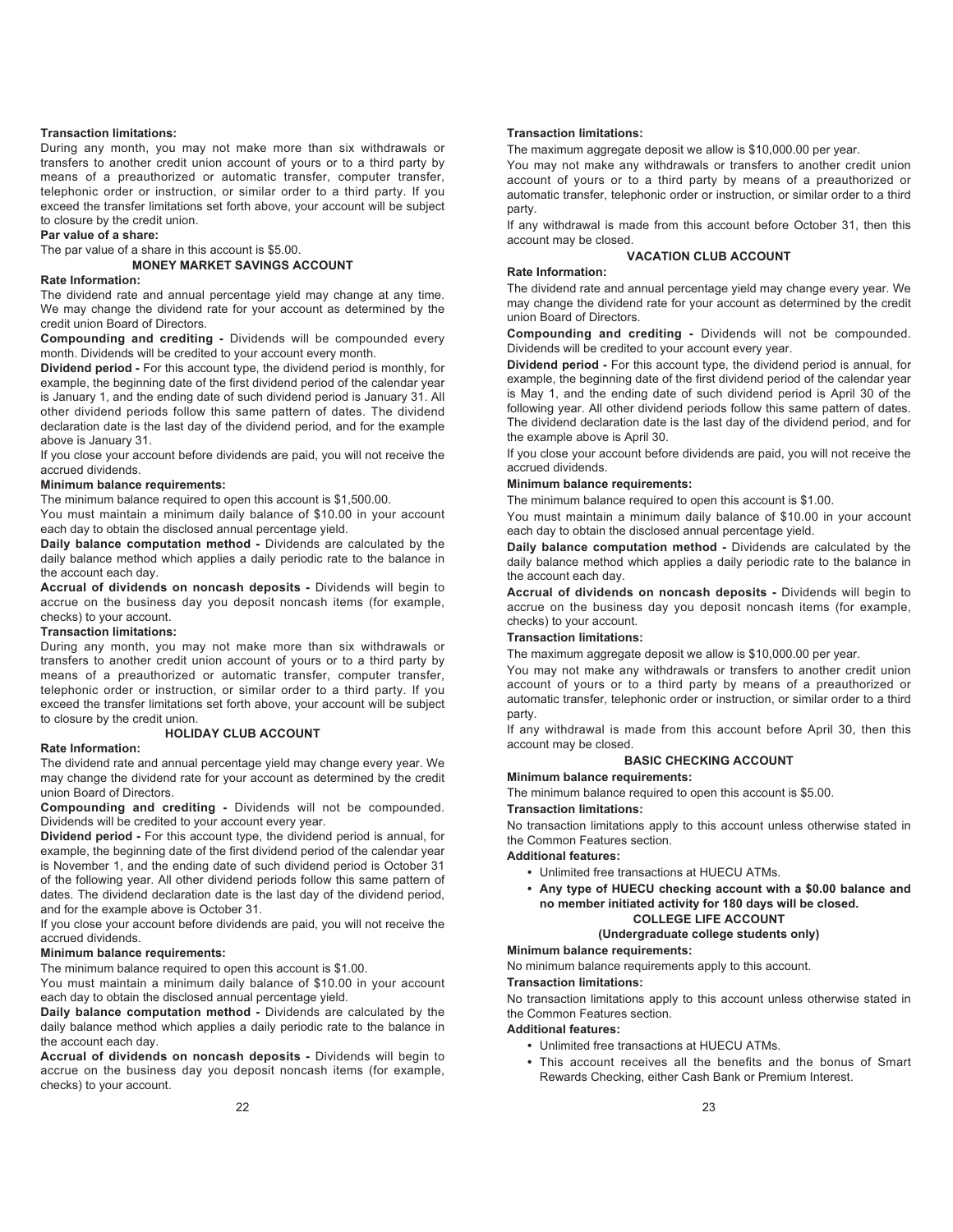- **•** Smart Rewards qualifications do not need to be satisfied for this account to earn the Smart Rewards benefits and bonus.
- **Any type of HUECU checking account with a \$0.00 balance and no member initiated activity for 180 days will be closed.**

# **VARSITY LIFE ACCOUNT (For minors ages 13-17)**

# **Minimum balance requirements:**

The minimum balance required to open this account is \$5.00.

# **Transaction limitations:**

No transaction limitations apply to this account unless otherwise stated in the Common Features section.

# **Additional features:**

- **•** We require this account established by a minor to be a joint account with an adult member residing at the same address.
- **•** E-statements required.
- **•** Daily Debit Mastercard maximum is \$300.00 for cash withdrawals and purchases for Varsity Life account holders.
- **•** Up to \$10.00 in surcharges from ATMs located within the U.S. will be refunded at the end of the month.
- **Any type of HUECU checking account with a \$0.00 balance and no member initiated activity for 180 days will be closed. CRIMSON ESSENTIALS CHECKING ACCOUNT**

# **Minimum balance requirements:**

The minimum balance required to open this account is \$5.00.

# **Transaction limitations:**

No transaction limitations apply to this account unless otherwise stated in the Common Features section.

# **Fees and charges:**

A monthly service charge fee of \$5.00 will be imposed at the end of the monthly statement cycle, unless you meet the following requirement for the month:

- **•** Make at least one direct deposit of at least \$200.00, OR;
- **•** Make at least 10 debit card POS purchases during the month.

# **Additional features:**

- **•** Up to \$10.00 in surcharges from ATMs located within the U.S. will be refunded at the end of the month, if you make at least 10 debit card POS purchases in the month.
- **•** 5 free transactions at Non-HUECU ATMs.
- **•** Unlimited free transactions at HUECU ATMs.
- **•** E-statements required.
- **• Any type of HUECU checking account with a \$0.00 balance and no member initiated activity for 180 days will be closed. CRIMSON ADVANTAGE CHECKING ACCOUNT**

# **Minimum balance requirements:**

The minimum balance required to open this account is \$5.00.

You must maintain a minimum average daily balance of \$1,500.00 in your account, and make at least one direct deposit of at least \$200.00 to avoid a monthly service charge fee of \$10.00. If, during any month, your average daily balance is below the required minimum, your account will be subject to a monthly service charge fee for that month.

This fee will be waived if you maintain the required minimum average daily balance and have a qualifying direct deposit, or a combined balance of \$10,000.00 in loans and deposits with us.

# **Transaction limitations:**

No transaction limitations apply to this account unless otherwise stated in the Common Features section.

# **Additional features:**

- **•** Up to \$20.00 in surcharges from ATMs located within the U.S. will be refunded at the end of the month.
- **•** 10 free transactions at Non-HUECU ATMs.
- **•** Unlimited free transactions at HUECU ATMs.
- **•** E-statements required.
- **Any type of HUECU checking account with a \$0.00 balance and no member initiated activity for 180 days will be closed.**

# **CRIMSON ELITE CHECKING ACCOUNT**

# **Rate Information:**

The dividend rate and annual percentage yield may change at any time, as determined by the credit union Board of Directors.

**Compounding and crediting -** Dividends will be compounded every month. Dividends will be credited to your account every month.

**Dividend period -** For this account type, the dividend period is monthly, for example, the beginning date of the first dividend period of the calendar year is January 1, and the ending date of such dividend period is January 31. All other dividend periods follow this same pattern of dates. The dividend declaration date is the last day of the dividend period, and for the example above is January 31.

If you close your account before dividends are paid, you will not receive the accrued dividends.

# **Minimum balance requirements:**

The minimum balance required to open this account is \$5.00.

You must maintain a minimum average daily balance of \$5,000.00 in your account to avoid a monthly service charge fee of \$20.00. If, during any month, your average daily balance is below the required minimum, your account will be subject to a monthly service charge fee for that month.

This fee will be waived if you maintain the required minimum average daily balance, or a combined balance of \$10,000.00 in deposits with us.

You must maintain a minimum daily balance of \$1,500.00 in your account each day to obtain the disclosed annual percentage yield.

**Daily balance computation method -** Dividends are calculated by the daily balance method which applies a daily periodic rate to the balance in the account each day.

**Accrual of dividends on noncash deposits -** Dividends will begin to accrue on the business day you deposit noncash items (for example, checks) to your account.

# **Transaction limitations:**

No transaction limitations apply to this account unless otherwise stated in the Common Features section.

# **Additional features:**

- **•** Up to \$50.00 in surcharges from ATMs located within the U.S. will be refunded at the end of the month.
- **•** Unlimited free transactions at Non-HUECU ATMs.
- **•** Unlimited free transactions at HUECU ATMs.
- **•** E-statements optional.

# **STUDENT ORGANIZATION CHECKING ACCOUNT (Officially recognized student organizations only)**

# **Minimum balance requirements:**

The minimum balance required to open this account is \$5.00.

# **Transaction limitations:**

No transaction limitations apply to this account unless otherwise stated in the Common Features section.

- **Additional features:**
	- **•** E-statements required.
	- **Any type of HUECU checking account with a \$0.00 balance and no member initiated activity for 180 days will be closed. IRA MONEY MARKET ACCOUNT**

# **Rate Information:**

The dividend rate and annual percentage yield may change at any time. We may change the dividend rate for your account as determined by the credit union Board of Directors.

**Compounding and crediting -** Dividends will be compounded every month. Dividends will be credited to your account every month.

**Dividend period -** For this account type, the dividend period is monthly, for example, the beginning date of the first dividend period of the calendar year is January 1, and the ending date of such dividend period is January 31. All other dividend periods follow this same pattern of dates. The dividend declaration date is the last day of the dividend period, and for the example above is January 31.

If you close your account before dividends are paid, you will not receive the accrued dividends.